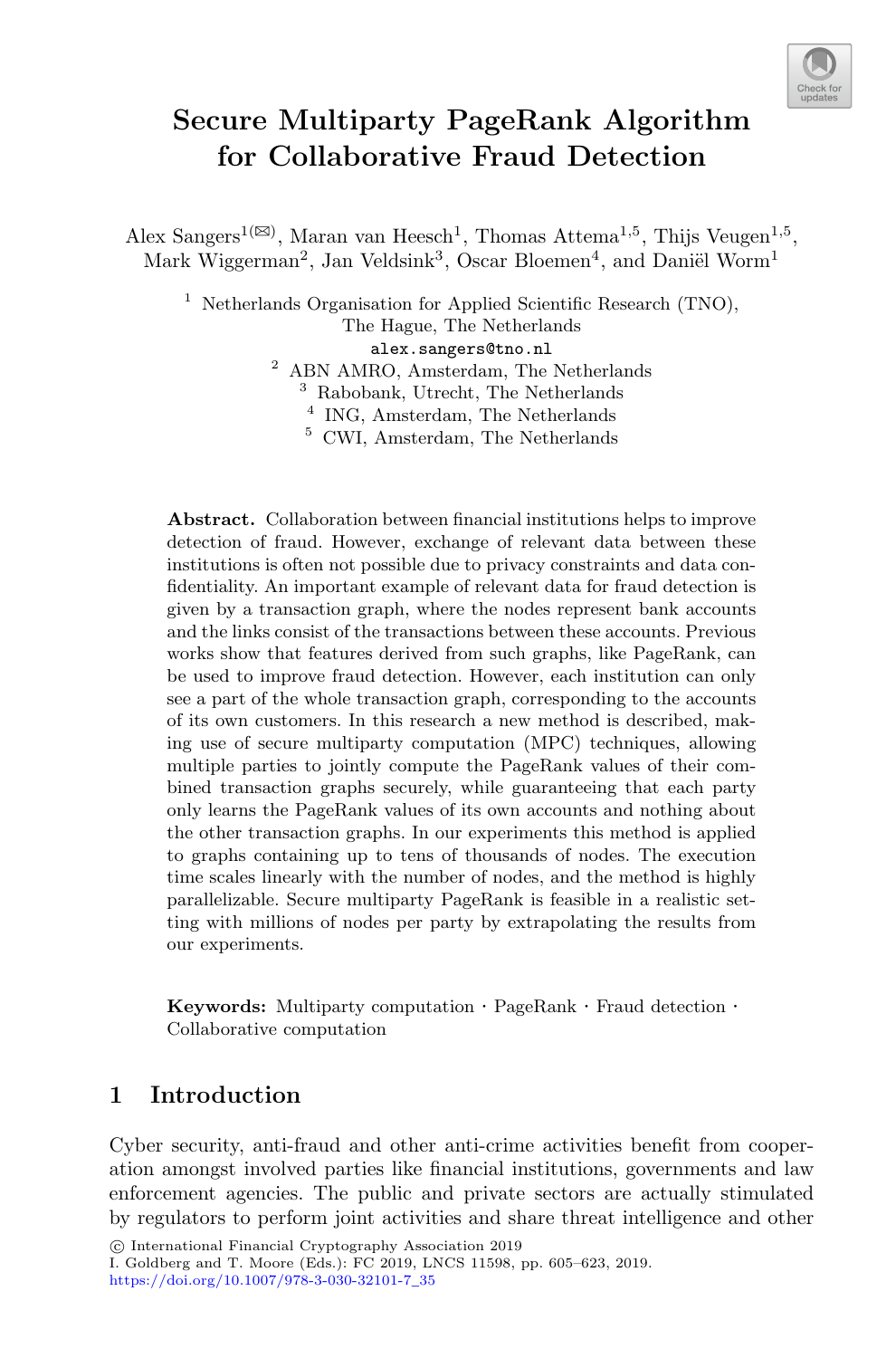data as they have a common goal to battle this type of crime. Examples of such data are lists of known criminals, confirmed money mules and known malicious IP addresses. Sharing benign operational data on customers, transactions and events between different organizations would be beneficial as well. However, sharing benign data between organizations has always been strongly limited due to competition and privacy regulations, especially if it concerns personal data of customers and employees. The risks of sharing data for companies as well as public services are loss of trust in services, integrity, financial losses, societal damage and damaged reputation.

# **1.1 The Financial Sector**

The financial sector continuously fights the misuse of the financial infrastructure for criminal activities like fraud and money laundering. An example of such a criminal activity is the following.

**Example 1 ('Carousel').** *Loan applications are based on income of the client that requests the loan. A criminal may try to feign income by creating repeated transactions to his account, or node, coming from another node pretending to be a company - just as legitimate salary payments. To keep the needed funds for a criminal low, the money is often drained from the account and placed back on the node of the fake company where the process is repeated.*

*By looking at the whole network, we may quickly realize that while the feigned salary payments look similar to other salary payments, the node pretending to be a company lacks the structure we see of nodes known to be companies.*

*Protected by privacy regulations such as the recent GDPR, these banktranscending fraud and money laundering cases can be challenging to detect. In fact, even malign transaction sequences moving through different departments or channels within a bank may be troublesome to detect, due to the confidentiality of the involved data.*

Financial crime detection is an example of a situation in which different parties share a common interest, but confidentiality and privacy regulations prevent collaboration. In a payment transaction a financial institution typically only knows one of the parties involved in the payment. Financial institutions would greatly benefit from accessing information from other organizations.

# **1.2 Secure Multiparty Computation**

Secure multiparty computation (MPC) provides a cryptographic solution to the described dilemma above. MPC protocols are cryptographic techniques that allow multiple parties to collaboratively evaluate a function on private input data in such a way that only the output of the function is revealed, i.e. private input remains private. MPC could be explained as the implementation of a trusted third party that collects all relevant input data, evaluates the desired function and reveals its output. However, using an actual trusted third party,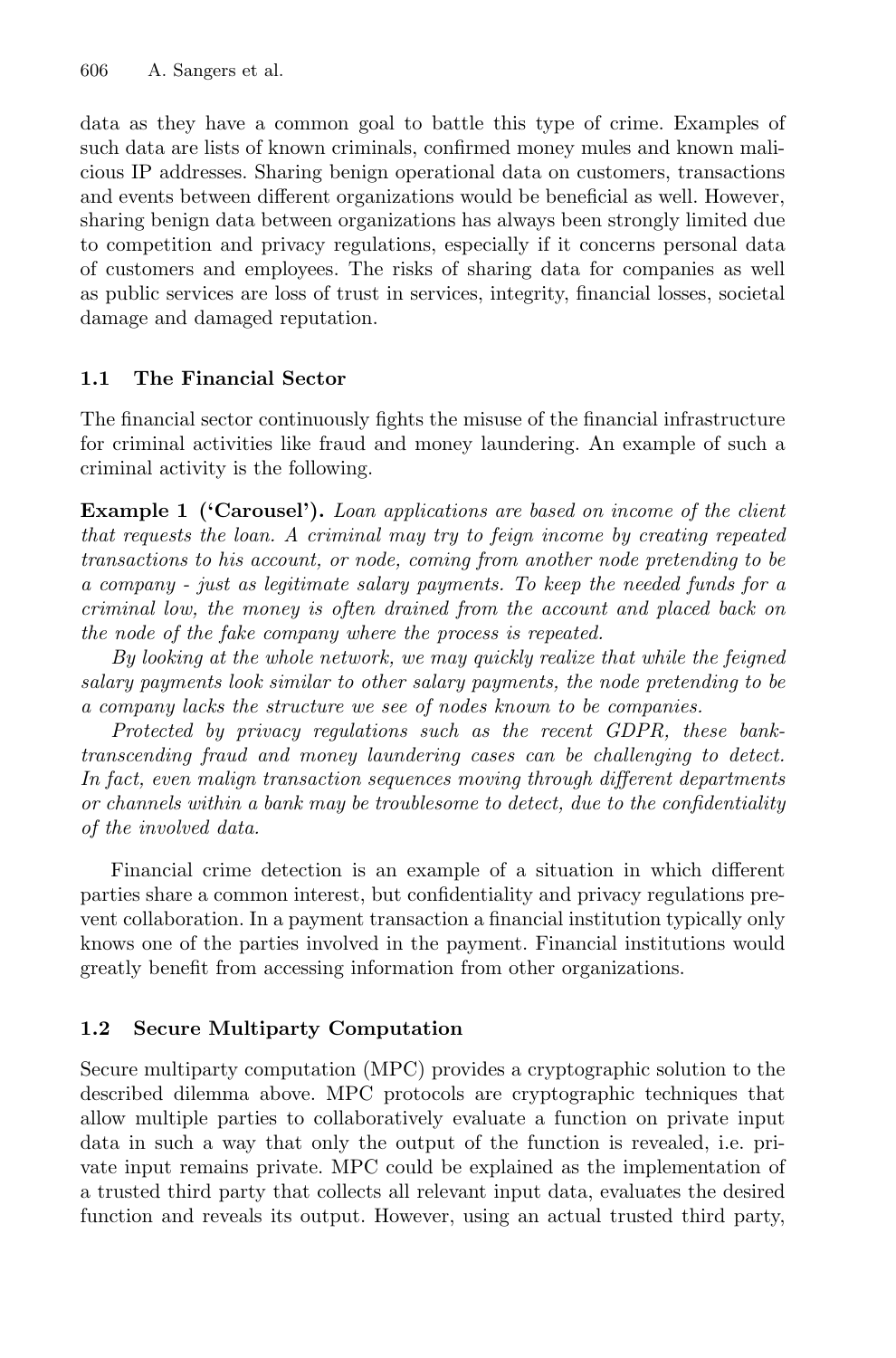such as a consultancy agency, to collect and analyse all private information is often not allowed by regulations and usually expensive.

Already in the 1980s it was shown that any computable function can be evaluated securely, i.e. in an MPC fashion [\[3](#page-16-0)[,9](#page-16-1),[14,](#page-17-0)[27](#page-18-0)[,28](#page-18-1)]. However, early MPC protocols came at a cost as they introduced a significant computation and/or communication overhead. Over the years progress has been made and research interests have shifted towards practical applicability making MPC ready for deployment [\[4](#page-16-2)[,12](#page-17-1)[,17](#page-17-2),[19,](#page-17-3)[22\]](#page-17-4).

MPC has been applied to various use cases ranging from sugar-beet auctions [\[5](#page-16-3)] to key-management systems [\[25\]](#page-18-2). Moreover, applications in the financial domain include confidential benchmarking [\[10](#page-16-4)] and off-exchange trading [\[24](#page-17-5)]. All these use cases fall under the MPC paradigm in which multiple parties aim to collaboratively evaluate some function without revealing its private input values.

Secure graph algorithmic has been another particular area of interest. Shortest path and max-flow algorithms, for example, find their applicability in many situations and a natural question to ask is whether these algorithms can be evaluated in a privacy-preserving manner. In [\[8](#page-16-5)], a secure shortest path algorithm is constructed for the 2-party setting. In [\[1\]](#page-16-6), the shortest path and max-flow algorithm are considered in the general multi-party setting. However, the complexity of these algorithms renders them only applicable to small graphs.

In 2015, Nayak et al. [\[21\]](#page-17-6) developed a framework for securely computing graph algorithms like PageRank. The main difference is that they outsource the secure graph algorithm to two parties, who execute a garbled circuit. In our solution, the partial graph owners jointly perform the algorithm by means of additively homomorphic encryption. Their solution has complexity  $\mathcal{O}(M \log M)$ , where  $M = |V| + |E|$ , because edges and nodes need to be obliviously sorted. We exploit the fact that in our setting each party knows its own transaction graph, because then additively homomorphic encryption allows for local computations with private values, and sorting is not necessary, which leads to an overall  $\mathcal{O}(M)$ complexity. Both solutions can easily be parallellised.

MPC delivers the mechanisms needed to collaborate and safeguard data security and privacy without the need for a trusted third party, which would be highly beneficial for the financial industry.

The rest of this paper is structured as follows. The PageRank algorithm is explained in Sect. [2.](#page-2-0) Secure multiparty PageRank is described in Sect. [3.](#page-4-0) In Sect. [4](#page-9-0) the performance results are presented and the conclusions are presented in Sect. [5.](#page-14-0)

### <span id="page-2-0"></span>**2 PageRank for Fraud Detection**

In a transaction graph, nodes represent bank accounts, and edges consist of the unique transactions between accounts. Several graph-based features can be used in machine-learning algorithms to improve existing fraud detection algorithms, by reducing the false positives of existing techniques [\[20](#page-17-7)]. Namely, after the graphbased features are computed, new transactions that are classified as fraudulent by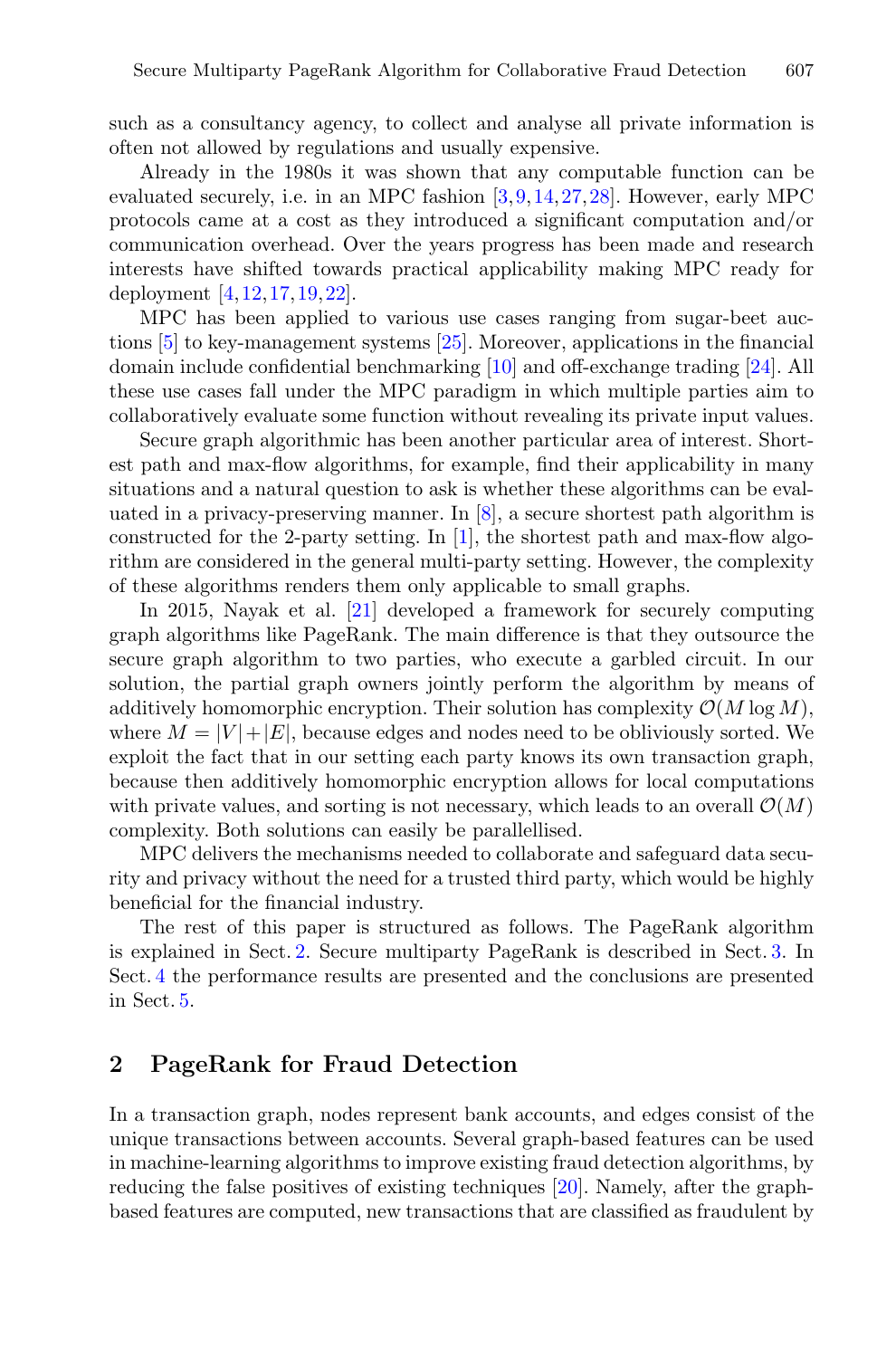an existing fraud-detection technique can be re-evaluated by an algorithm that uses these features.

One of these graph-based features is *PageRank*, developed by Google to return a ranking of websites when searching on the web. In essence, PageRank is a centrality measure for all nodes in the directed graph, and can be used for other purposes as well. Together with other features, PageRank and reverse PageRank (PageRank on the reversed directed graph) have shown their value in discriminating between fraudulent and non-fraudulent transactions [\[20](#page-17-7)].

### **2.1 Requirements for PageRank Application for Fraud Detection**

Financial institutions could compute the PageRank values of bank accounts with their observation of the transaction graph. However, in that case they would use only a part of the whole transaction graph. The PageRank values would be much more accurate if the PageRank algorithm were securely applied on transaction data of multiple financial institutions.

In order to apply secure multiparty PageRank in the fraud detection of a bank, the PageRank values need to be available as a feature for machine learning models that use PageRank as input feature. They need to be calculated based on the transaction graph for a predefined period, which is typically one or two months, and need to be updated regularly, e.g. on a monthly basis.

This requires the PageRank and the reverse PageRank computations to take place within ∼15 days each. For practical application, however, it would be preferable to compute the PageRank values within ∼1 day. This process spans from the starting point where all participants have their graph for the given period ready, to the moment when the PageRank values for all nodes of the participants have been computed and can be used. Furthermore, a reasonable bandwidth for each participant is required, e.g., 100 Mbit/s.

In terms of information, it is not allowed for any participant to learn anything about the graph of another participant, other than what can be learned from the final private PageRank values.

### **2.2 PageRank and the Power Method**

The original goal of the PageRank algorithm is to compute a scalable centrality measure for websites using the hyperlink structure of the web. Intuitively, imagine an Internet user that randomly follows hyperlinks on websites, goes to the next website, etc. As soon as it encounters a website without hyperlinks (a socalled *dangling* website), a new website is chosen at random. In addition to this behavior of following hyperlinks, the Internet user will 'teleport' to any random website with a known probability  $1-p$ . The resulting probability distribution of visiting frequencies of the Internet user on the websites represents the PageRank value of each website.

Inspired by [\[20](#page-17-7)], this idea can easily be translated to transaction graphs. Similarly as with the websites, as soon as a dangling node is encountered, a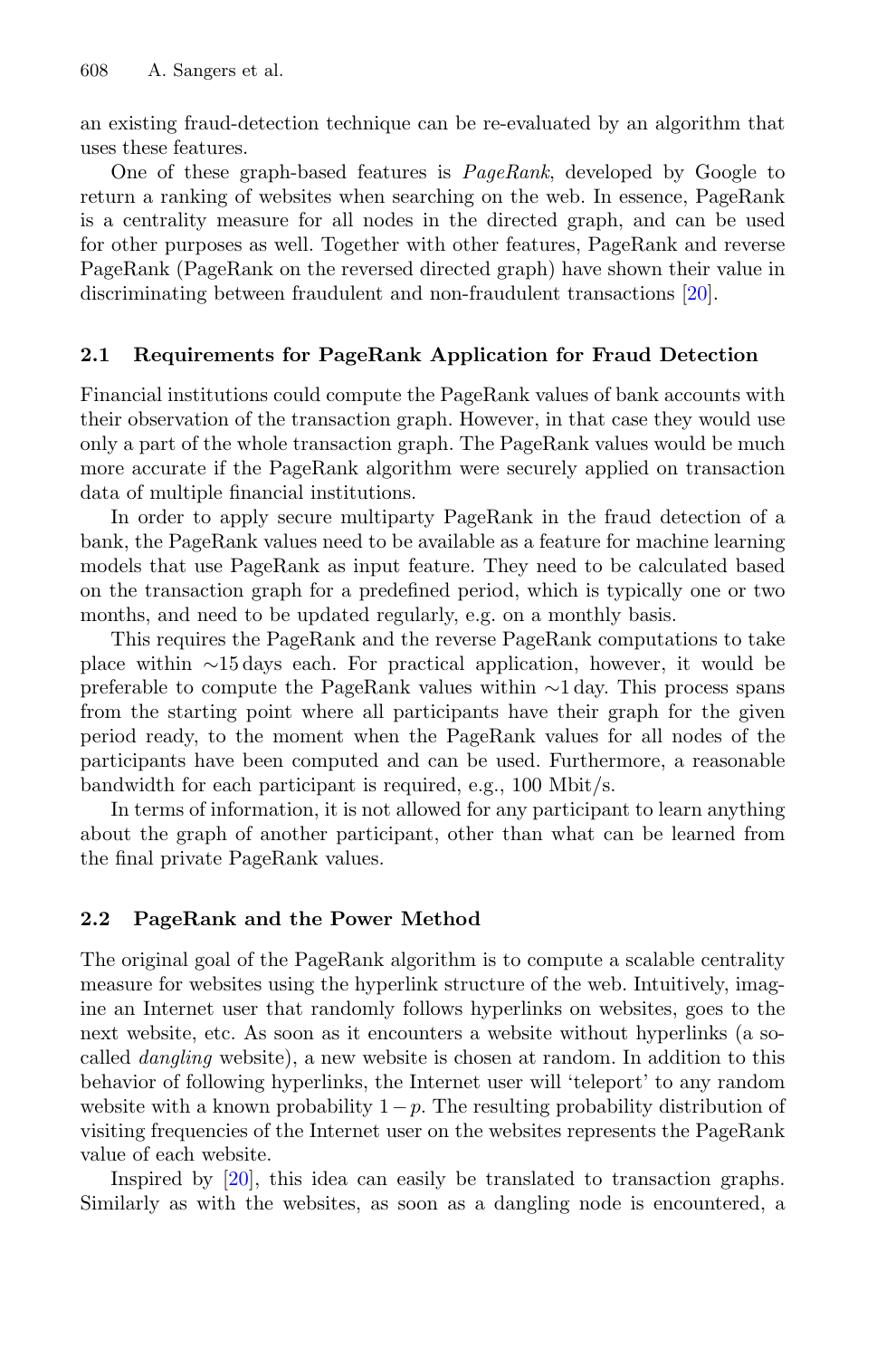new node is chosen at random, and there is a teleport probability  $1 - p$ . The PageRank values of the transaction graph is the probability distribution based on the visiting frequency of an imaginary coin on the bank accounts.

A commonly used iterative solution method to compute the PageRank is the so-called *power method*. A useful variant thereof has been presented in [\[18](#page-17-8)], where only the PageRank values of non-dangling nodes have to be computed during the power method iterations, while correcting for the contribution of dangling nodes. Moreover, this variant has the added benefit of closely matching the intuition given at the beginning of this subsection. The set of dangling nodes is denoted by  $D$  and the set of non-dangling nodes is denoted by  $U$ . The PageRank value of node j at the k-th iteration is denoted as  $x_k^j$ . Equation [\(1\)](#page-4-1) describes the initialization and iterations of the power method variant of [\[18\]](#page-17-8) to compute the PageRank values of the non-dangling nodes.

<span id="page-4-1"></span>
$$
x_0^j = \frac{1}{n}, \quad \forall j \in U.
$$
  
\n
$$
x_{k+1}^j = \frac{1-p}{n} + p \cdot \sum_{i \in S(j)} \frac{x_k^i}{c_i} + \frac{p}{n} (1 - \sum_{i \in U} x_k^i), \quad \forall j \in U,
$$
  
\n
$$
= \frac{1}{n} + p \cdot \sum_{i \in S(j)} \frac{x_k^i}{c_i} - \frac{p}{n} \sum_{i \in U} x_k^i, \quad \forall j \in U,
$$
\n(1)

where  $p$  is a fixed probability,  $n$  the total number of nodes,  $c_i$  the out-degree of node i,  $S(j)$  is the set of incoming edges of node j intersected with U. Note that  $c_i \geq 1$  for  $\forall i \in S(j)$ . Equation [\(2\)](#page-4-2) describes how the PageRank values of the dangling nodes can be computed after convergence of the power method iterations in Eq.  $(1)$ .

<span id="page-4-2"></span>
$$
x^{j} = \frac{1}{n} + p \cdot \sum_{i \in S(j)} \frac{x^{i}}{c_{i}} - \frac{p}{n} \sum_{i \in U} x^{i}, \quad \forall j \in D.
$$
 (2)

Under mild conditions that are satisfied by transaction graphs, the convergence rate of the power method equals  $p \mid 15$  (and is thus independent of the size of the graph). For the commonly used  $p = 0.85$ , the power method converges within 50 to 100 iterations.

## <span id="page-4-0"></span>**3 A Secure Multiparty PageRank Algorithm**

Several factors make securely implementing an algorithm a non-trivial task. The overhead introduced by MPC is significant, requiring a careful analysis of the PageRank algorithm in order to select the optimal MPC protocol. Moreover, most cryptographic protocols work over finite groups, rings or fields and not over the real or complex numbers. This requires a specific representation of the PageRank algorithm, which is originally defined over the real numbers.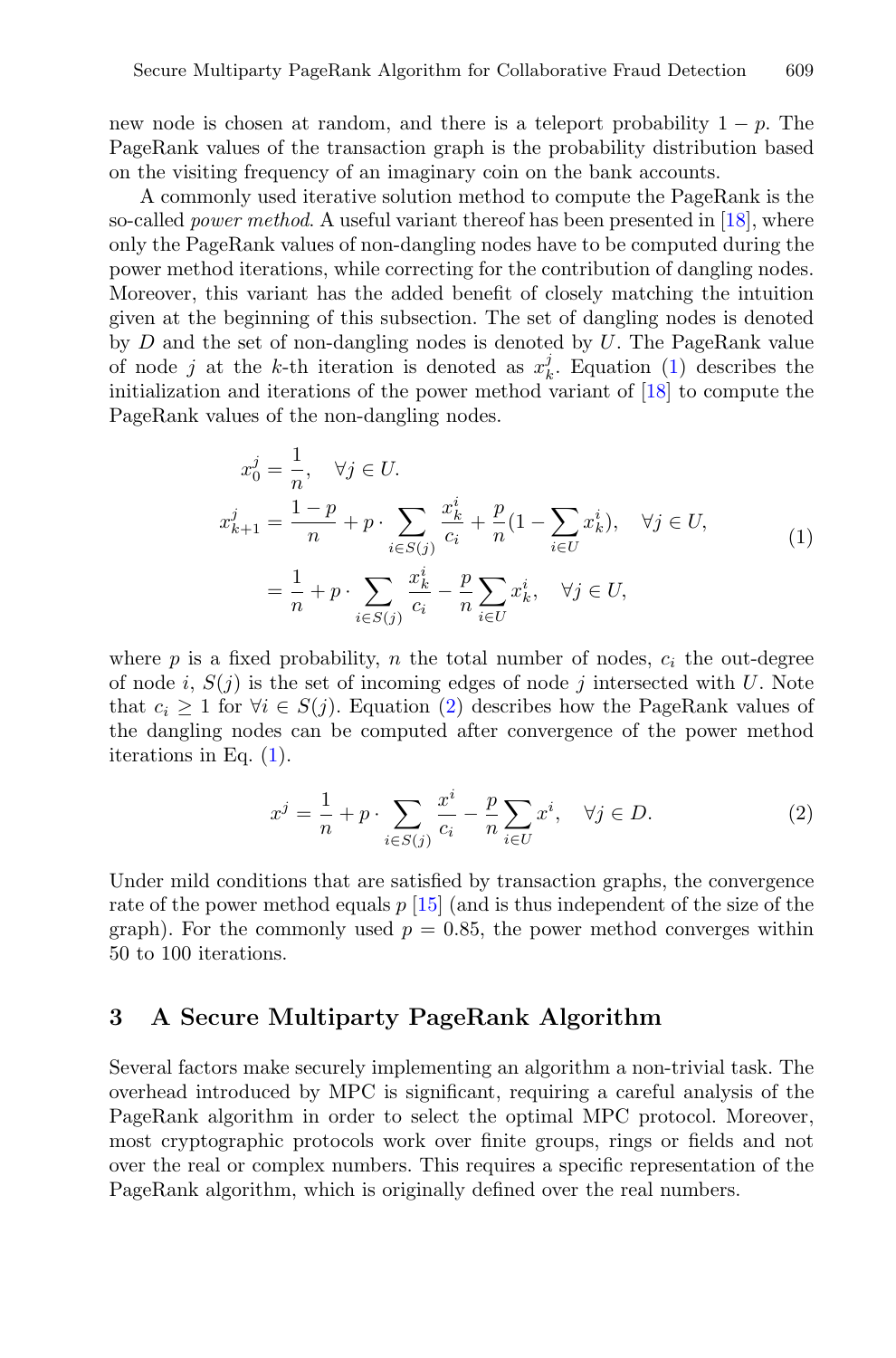# **3.1 Additively Homomorphic Encryption**

A key observation is that the PageRank algorithm consists of mainly linear operations, i.e. additions and multiplications by constants. It is assumed that the total number of nodes n (bank accounts) and the PageRank probability  $p$ are publicly known constants, and therefore the only non-linearity in Eq. [\(1\)](#page-4-1) is division by the private value  $c_i$ . The variable  $c_i$  represents the number of outgoing edges of node  $i \in V$ , is fixed throughout the algorithm and is known by the associated party, for which this division can thus be seen as a linear operation.

A crucial observation is that all nodes  $i$  are owned by one of the parties participating in the protocol. In practice, this does not have to be the case as there might be transactions to accounts owned by other banks. To take into account these nodes, other approaches, that are out-of-scope for this paper, are required.

An approach to utilize the linear properties of the PageRank algorithm is additively homomorphic encryption. A homomorphic encryption scheme allows the evaluation of certain functions on encrypted input values while remaining oblivious to the actual input values.

Any of the parties could play the evaluator role and perform the computations, as long as the other parties deliver their encrypted input values. The computations can also be distributed amongst the parties so that they share the computational effort. By distributing the computations in such a way that the division by the private value  $c_i$  is executed by the party that knows this value, all computations become linear, i.e. ciphertexts do not have to be multiplied by other ciphertexts. Because of this linearity the encryption scheme only has to be additively homomorphic and there is no need to use the more sophisticated but far less efficient fully homomorphic encryption (FHE) schemes. For this reason, the additively homomorphic Damgård-Jurik encryption scheme  $[11]$  $[11]$ , which is a generalization of the Paillier encryption scheme [\[23](#page-17-11)], has been adapted.

Damgård-Jurik is a public-key encryption scheme that takes plaintexts from  $\mathbb{Z}_{N^s}$  and maps them to ciphertexts in  $\mathbb{Z}_{N^{s+1}}^*$ , for some  $s \in \mathbb{Z}_{>0}$ ,

$$
{\rm Enc}_{pk}: \mathbb{Z}_{N^s} \rightarrow \mathbb{Z}_{N^{s+1}}^*,
$$

where N is an RSA-modulus and  $pk$  is the public key with the associated private key  $sk$ . The Damgård-Jurik encryption function is probabilistic; it takes as additional input a random argument  $r \in_R \mathbb{Z}_{N^{s+1}} \setminus \{0\}$  for each invocation, which we omit in our notation. The additive homomorphic property means that for all  $a, b \in \mathbb{Z}_N$ ,

$$
\operatorname{Dec}_{sk}(\operatorname{Enc}_{pk}(a) \cdot \operatorname{Enc}_{pk}(b)) = \operatorname{Dec}_{sk}(\operatorname{Enc}_{pk}(a+b)) = a+b \mod N^s,
$$

and, as a consequence, for all  $c \in \mathbb{Z}$ ,

$$
\operatorname{Dec}_{sk}(\operatorname{Enc}_{pk}(a)^c) = \operatorname{Dec}_{sk}(\operatorname{Enc}_{pk}(c \cdot a)) = c \cdot a \mod N^s.
$$

The parameter s influences the size of the plaintexts, the size of the ciphertexts and the ratio of the former two. In Sect. [3.6](#page-9-1) we will see that, in our case,  $s = 1$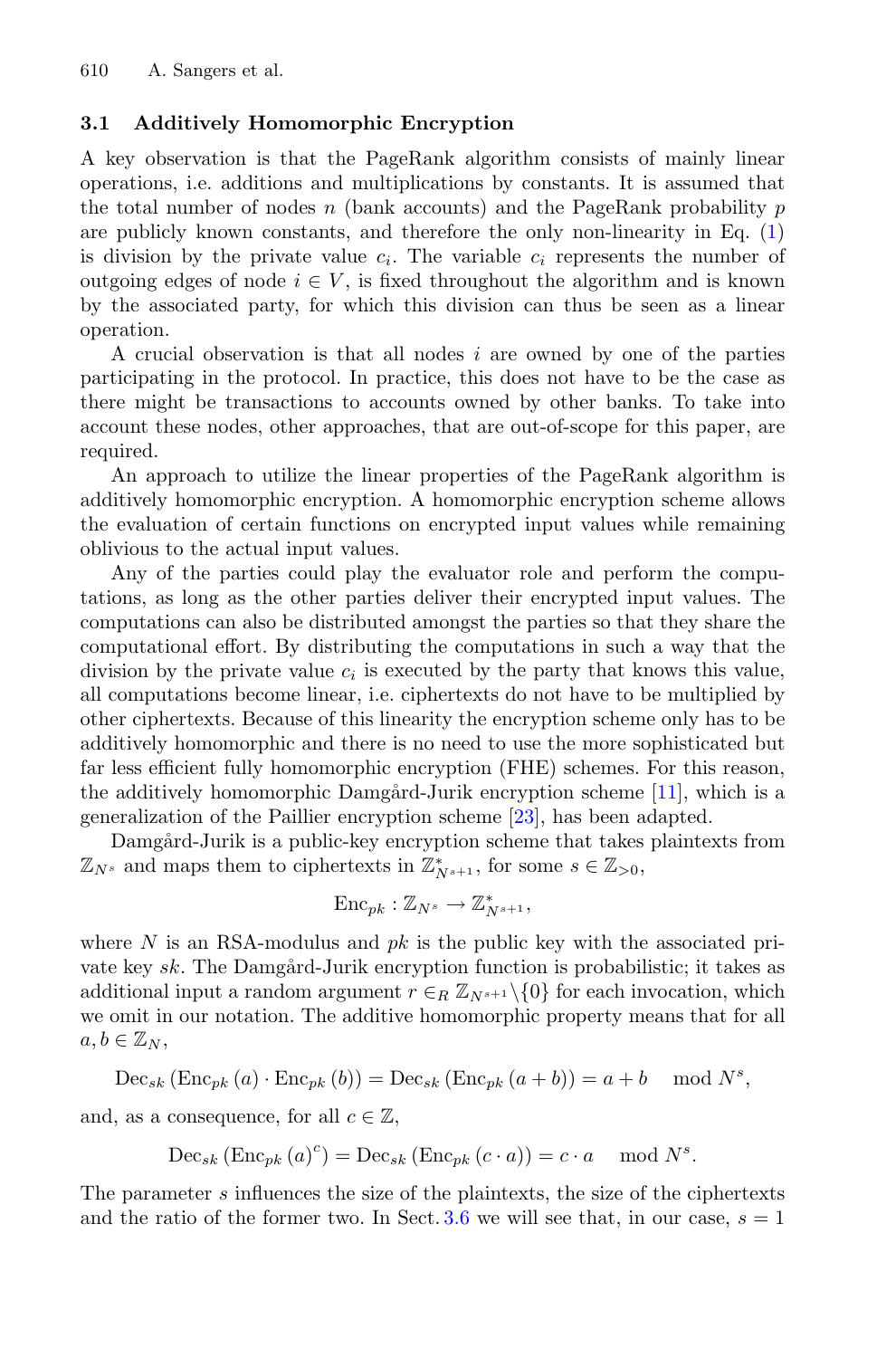results in a sufficiently large plaintext space. For this reason we will fix  $s = 1$ from now on.

It must also be noted that this approach of distributing the computations does introduce a communication overhead in contrast to using, for example, a fully homomorphic encryption scheme. This trade-off between computation and communication complexity is typical for applying MPC. As we will see later in Sect. [4,](#page-9-0) the communication overhead of our solution is acceptable.

#### <span id="page-6-1"></span>**3.2** PageRank Algorithm over  $\mathbb{Z}_N$

The PageRank algorithm is defined over the real numbers, whereas the Damgård-Jurik encryption scheme assumes plaintexts in the finite ring  $\mathbb{Z}_N$ . To solve this discordance the PageRank algorithm has to be defined over  $\mathbb{Z}_N$  such that the outcome (approximately) coincides with the outcome of the original PageRank algorithm.

An integer representative  $y$  of the real number  $x$  can be found by applying a scaling factor  $f_x \in \mathbb{Z}_+,$ 

$$
y = [f_x \cdot x] \in \mathbb{Z}.
$$

The fixed scaling factor  $f_x$  determines the precision of the computations, in fact, the real number x can be approximated by  $\frac{y}{f_x}$  and

$$
\left|x - \frac{y}{f_x}\right| \le \frac{1}{2f_x}.
$$

The scaling factor  $f_c$  is applied to find an integer representation of the fraction  $\frac{p}{c_i}$ . Multiplying both sides of Eq. [\(1\)](#page-4-1) with the factor  $(f_c)^{k+1}f_x$  then results in the following recurrence relation:

$$
(f_c)^{k+1} f_x x_{k+1}^j = \frac{(f_c)^{k+1} f_x}{n} + \sum_{i \in S(j)} \frac{p f_c}{c_i} (f_c)^k f_x x_k^i - \frac{p f_c}{n} \sum_{i \in U} (f_c)^k f_x x_k^i.
$$

Defining  $\tilde{y}_k^j := \left[ (f_c)^k f_x x_k^j \right], \phi_k := \left[ \frac{(f_c)^{k+1} f_x}{n} \right], \rho_i := \left[ \frac{p f_c}{c_i} \right]$  and  $\psi := \left[ \frac{p f_c}{n} \right]$  for all nodes  $i$  and iterations  $k$  yields the following approximation:

$$
\tilde{y}_{k+1}^j \approx \phi_k + \sum_{i \in S(j)} \rho_i \tilde{y}_k^i - \psi \sum_{i \in U} \tilde{y}_k^i.
$$

From this the recurrence relation of Eq. [\(3\)](#page-6-0) is deduced, which is defined over the integers and can be used to approximate the PageRank values of the non-dangling nodes.

<span id="page-6-0"></span>
$$
y_{k+1}^j = \phi_k + \sum_{i \in S(j)} \rho_i y_k^i - \psi \sum_{i \in U} y_k^i \quad \text{with} \quad y_0^j = \left[ f_x x_0^j \right], \quad \forall j \in V. \tag{3}
$$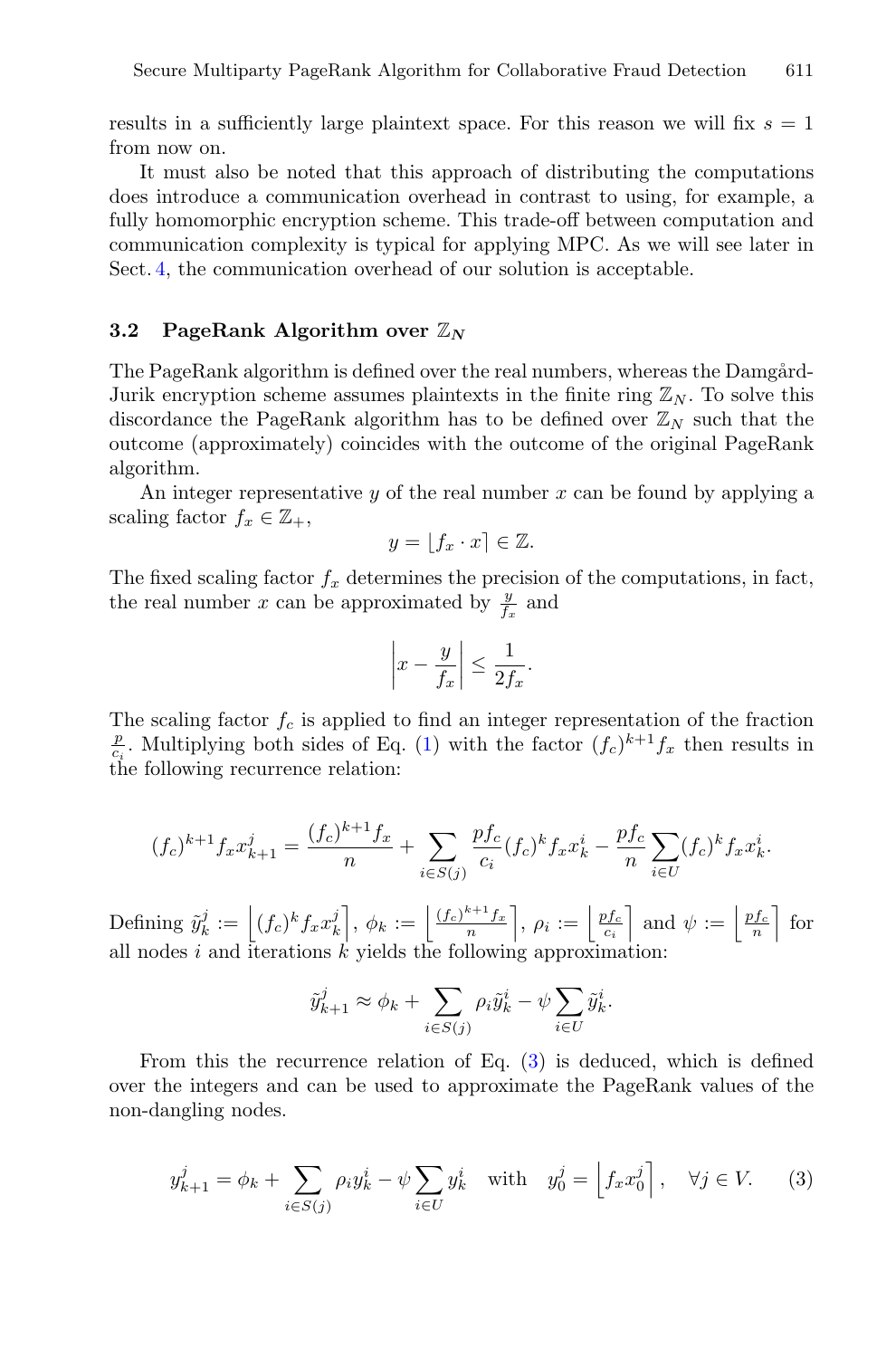The same scaling approach is applied to Eq. [\(2\)](#page-4-2) in which the PageRank values for the dangling nodes are computed. The PageRank values  $x_k^i$  can be approximated by  $y_k^i/((f_c)^k f_x)$  with a precision that can be modified by changing the scaling factors  $f_x$  and  $f_c$ .

It is now straightforward to define the PageRank algorithm over  $\mathbb{Z}_N$ , where the RSA-modulus  $N$  should be chosen such that we avoid modular reductions (or overflows) during the evaluation of the PageRank algorithm. It is easy to see that more precision, or larger scaling factors, requires  $N$  to be larger as well. In Sect. [3.6](#page-9-1) the exact parameter choices will be presented.

#### **3.3 PageRank Algorithm in the Encrypted Domain**

The encryption function  $Enc_{nk}$  maps Eq. [\(3\)](#page-6-0) to the following recursive relation over  $\mathbb{Z}_{N^2}^*$ ,

$$
z_{k+1}^j = \Phi_k \cdot \prod_{i \in S(j)} (z_k^i)^{\rho_i} \cdot \left(\prod_{i \in U} z_k^i\right)^{-\psi} \mod N^2 \quad \forall k,
$$
  

$$
z_0^j = \text{Enc}_{pk}\left(y_0^j\right) \quad \forall j \in V.
$$

Here  $\rho_i, \psi \in \mathbb{Z}$  are as in Sect. [3.2,](#page-6-1)  $\Phi_k := \text{Enc}_{pk}(\phi_k) \in \mathbb{Z}_{N^2}^*$  and  $z_k^j \in \mathbb{Z}_{N^2}^*$  for all  $j, k$ . Since the encryption scheme is additively homomorphic it follows that  $\operatorname{Dec}_{sk}\left( z_{k}^{j}\right) =y_{k}^{j}$  for all  $j,k$ .

Note that the value  $\rho_i$  is derived from the out-degree of node  $i \in V$ , and therefore contains private information. For this reason, the terms  $(z_k^i)^{\rho_i}$  should be computed by the party owning node i. Similarly, the sets  $S(j)$  and U contain private information, hence summing over these sets can only be done collaboratively. More precisely, the product  $\prod_{i \in S(j)} (z_k^i)^{\rho_i}$  should be computed by the party owning node j, and the product  $\prod_{i \in U} z_i^i$  should be computed as the product of all privately computed products  $\prod_{i\in U} z_i^i$ , for all parties  $P \in \mathcal{P}$ . Here  $U^P$  is the set of non-dangling nodes belonging to party P and P is the set of all parties.

Algorithm [1](#page-8-0) describes the computations that have to be performed by party  $P$ , assuming that the encryption key has already been generated. Except for the initialization phase all computations take place in  $\mathbb{Z}_{N^2}^*$ , hence modular reductions are implicit. Each party executes this algorithm and it is evident that it can only be performed collaboratively.

All values that are broadcast are ciphertexts, hence they do not leak private information. However, together multiple ciphertexts might leak information. In particular, we see that  $\rho_j$  could be derived from the two ciphertexts  $Z_k^j$  and  $z_k^j$ . For this reason, every ciphertext is rerandomized before it is broadcast. By rerandomization we obtain another unlinkable ciphertext that decrypts to the same value. We therefore maintain the required functionality without leaking private information. Rerandomization is a standard technique and, in our case, comes down to multiplying the ciphertext with a fresh encryption of 0.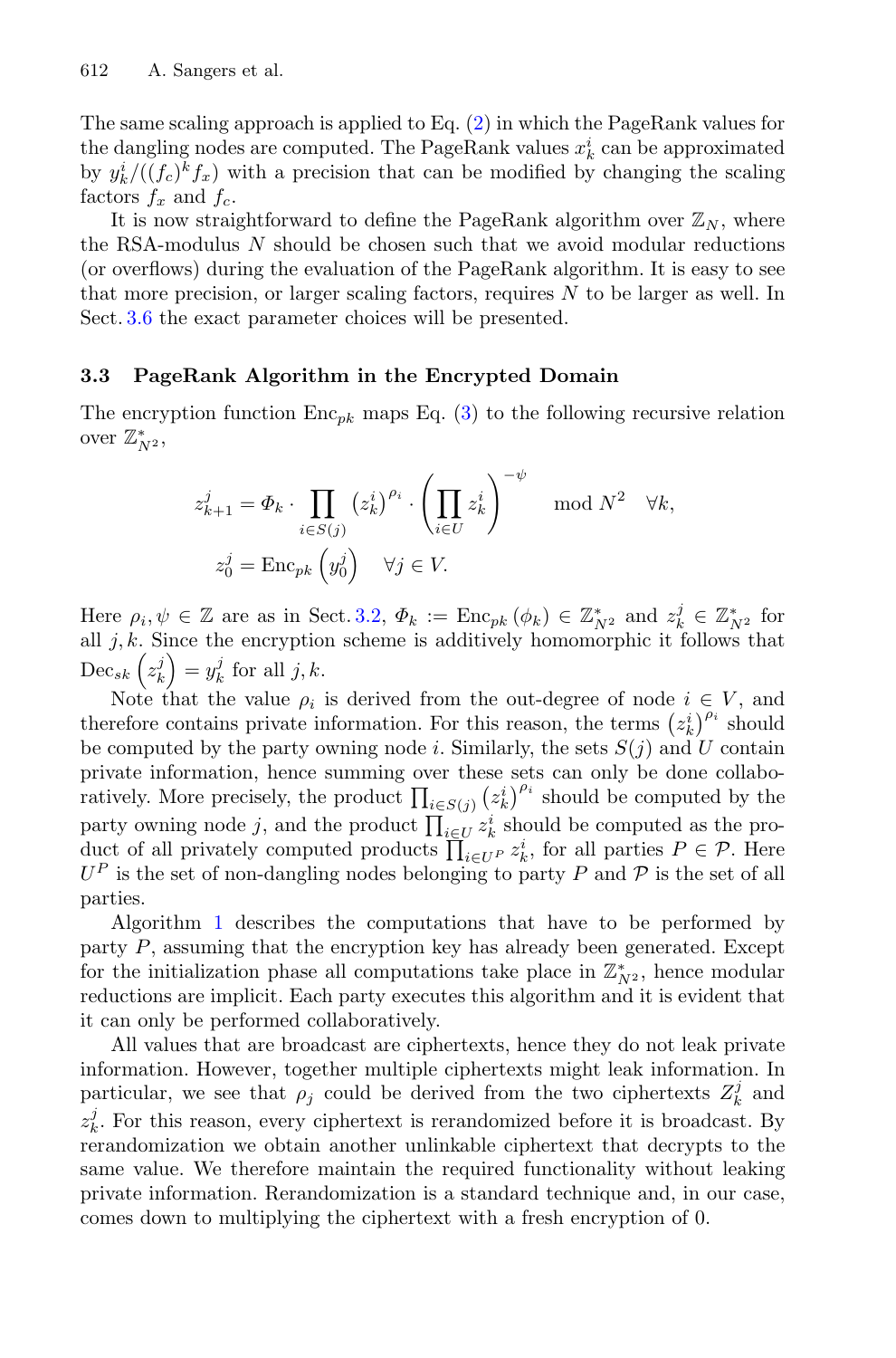Furthermore, the broadcasting introduces unnecessary communication and even leaks some private information, namely the set  $U^P$ . Both can be avoided by only sending the ciphertexts to the parties that require them.

<span id="page-8-0"></span>

|     | <b>Algorithm 1.</b> Secure PageRank algorithm for party $P$                              |                                     |
|-----|------------------------------------------------------------------------------------------|-------------------------------------|
|     | Public inputs: $pk, n, p, f_x, f_c$                                                      |                                     |
|     | <b>Private input:</b> $U^P, D^P, (c_j)_{i \in V^P}, (S(j))_{i \in V^P}$                  |                                     |
|     | <b>Output:</b> Encrypted and scaled PageRank values $(z_K^j)_{i \in V^P}$                |                                     |
|     | 1: $\psi \leftarrow \left\lfloor \frac{p_{fc}}{n} \right\rfloor$                         | $\triangleright$ Initialization     |
|     | 2: for $j \in U^P$ do                                                                    |                                     |
|     | 3: $z_0^j \leftarrow \text{Enc}_{pk}\left(\left \frac{f_x}{n}\right \right)$             |                                     |
|     | 4: $\rho_j \leftarrow \left  \frac{p f_c}{c_i} \right $                                  |                                     |
|     | 5: for $k = 0$ to $K - 1$ do                                                             | $\triangleright$ Non-dangling nodes |
|     | 6: $\Phi_k \leftarrow \text{Enc}_{pk}\left(\left \frac{(f_c)^{k+1}f_x}{n}\right \right)$ |                                     |
|     | 7: $s_k^P \leftarrow (\prod_{i \in U^P} z_k^i)^{-\psi}$                                  |                                     |
| 8:  | Rerandomize and broadcast $s_k^P$                                                        |                                     |
| 9:  | <b>Upon receiving</b> $s_k^Q$ for all $Q \in \mathcal{P}$ do                             |                                     |
| 10: | $S_k \leftarrow \prod_{Q \in \mathcal{P}} s_k^Q$                                         |                                     |
| 11: | for $j \in U^P$ do                                                                       |                                     |
| 12: | $Z_k^j \leftarrow (z_k^j)^{\rho_j}$                                                      |                                     |
| 13: | Rerandomize and broadcast $(j, Z_k^j)$                                                   |                                     |
| 14: | for $j \in U^P$ do                                                                       |                                     |
| 15: | <b>Upon receiving</b> $Z_k^i$ for all $i \in S(j)$ do                                    |                                     |
| 16: | $z_{k+1}^j \leftarrow \Phi_k \cdot S_k \cdot \prod_{i \in S(i)} Z_k^i$                   |                                     |
|     | 17: for $j \in D^P$ do                                                                   | $\triangleright$ Dangling nodes     |
|     | 18: $z_K^j \leftarrow \Phi_{K-1} \cdot S_{K-1} \cdot \prod_{i \in S(i)} Z_{K-1}^i$       |                                     |

#### **3.4 Key Generation and Decryption**

In conventional deployments of public key cryptosystems (e.g. securing communication channels) both the public  $pk$  and private key  $sk$  are generated by one of the parties. In our setting, however, giving one of the parties complete knowledge of the private key would undermine our privacy requirements. For this reason, our solution requires a distributed implementation of the key generation and decryption algorithm, ensuring that ciphertexts can only be decrypted collaboratively, while individually no information can be deduced. Solutions for distributed keygeneration and decryption, allowing up to  $|\mathcal{P}|-1$  passive corruptions, are readily available for some cryptosystems  $[11,16]$  $[11,16]$  $[11,16]$ , including, in particular, the DJ scheme of our choice.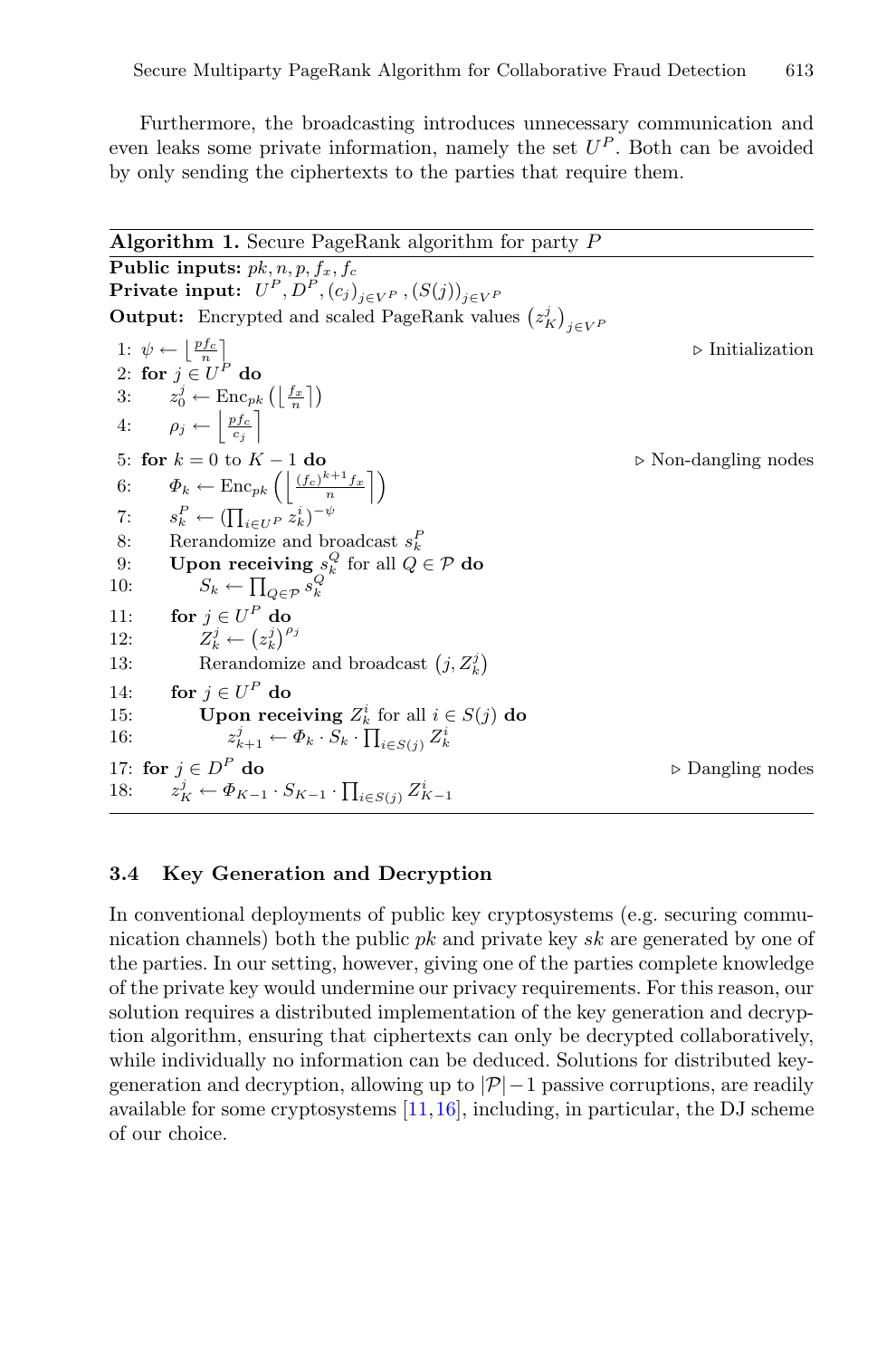#### **3.5 Security Model**

The implementation achieves computational security in the semi-honest model (passive security), i.e. assuming that all parties follow the prescribed protocol. The number of passive corruptions that can be tolerated is  $|\mathcal{P}| - 1$ .

It is assumed that the number of nodes  $n$  in the entire graph is publicly known. This can be achieved by each party P sharing their number of nodes  $n^P$ , or by again applying an MPC solution to avoid leaking  $n<sup>P</sup>$ , and only revealing n. In our solution the values are  $n^P$  are made public.

#### <span id="page-9-1"></span>**3.6 Parameters**

An overview of all public parameters and private parameters can be found in Tables [3](#page-15-0) and [4](#page-16-7) of Appendix [A.](#page-15-1)

As discussed in Sect. [2,](#page-2-0) the parameter  $p$  and the number of iterations  $K$  are set to 0.85 and 50 respectively. The size of the RSA-modulus  $N$  is set to 2048 bit, as is recommended for 112-bit computational security [\[2](#page-16-8)], hence  $N > 2^{2047}$ . Moreover, the scaling parameters  $f_x$  and  $f_c$  are both chosen to be equal to  $2^7n$ , where  $n$  is the total number of nodes in the graph. In Sect. [4](#page-9-0) we will show that these scaling factors achieve a desirable level of precision.

Each PageRank value  $x_k^i$  is upper bounded by 1, and the total scaling factor after 50 iterations equals  $(f_c)^{50} f_x = 2^{357} n^{51}$ ; the following condition will therefore guarantee that we do not encounter overflows:

$$
n < 2^{33} \implies 2^{357} n^{51} < N.
$$

In other words, the chosen parameter set returns approximated PageRank values for all graphs with less than  $2^{33}$  nodes and there is no need to initialize the Damgård-Jurik cryptosystem with parameter  $s > 1$ .

For larger graphs a larger RSA-modulus  $N$  can be chosen or the Damgård-Jurik cryptosystem can be initialized with a larger exponent s. Another approach is the implementation of a secure division protocol, see for example [\[26](#page-18-3)], by which the size of the accumulated scaling factor,  $(f_c)^k f_x$ , can be reduced after some iterations.

### <span id="page-9-0"></span>**4 Results**

In this section, our secure multiparty PageRank solution is evaluated, both in terms of accuracy and in terms of computational and communication complexity. Firstly, the securely-computed PageRank values are compared to the standard PageRank values. Secondly, the running time of the algorithm is evaluated for various randomly-generated transaction graphs. Thirdly, the communication complexity of the protocol is analyzed, and finally, the results of the experiment are extrapolated to large-scale transaction graphs.

Our solution has been implemented in Python 3.5 using the General Multi-Precision library *gmpy2* and the Partially Homomorphic Encryption library *phe*.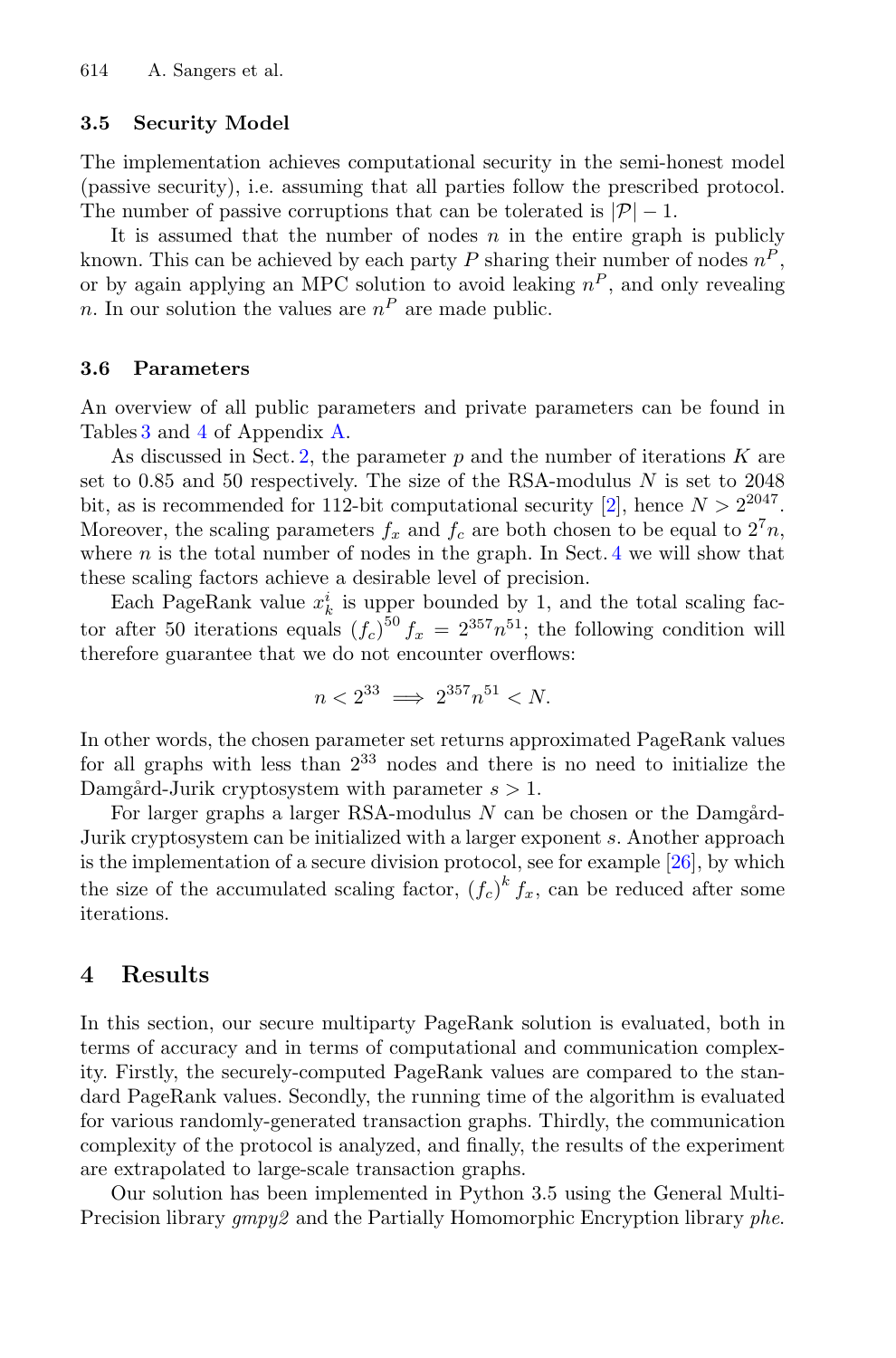All experiments were run in a single virtual machine with 48 CPU cores (2.4 GHz Intel Xeon E5-2680v4) and 16 GB RAM. The multiparty setting is emulated by assigning every core to exactly one party. The parties communicate by reading and writing data in a given folder on the virtual machine, which means the communication between the parties is performed instantly in this experimental set-up.

#### **4.1 Accuracy of the Secure Multiparty PageRank Algorithm**

According to Sect. [3.2](#page-6-1) the results of the secure multiparty PageRank algorithm should be approximations of the standard PageRank values. For  $i \in V$  let  $s(i)$ be the standard PageRank value of node i and let  $x(i)$  be the associated approximation computed by the secure multiparty PageRank algorithm. The accuracy of our solution can be quantified by various metrics. For the application in fraud detection, we are interested in point-wise comparison on the accuracy of secure PageRank. The maximum relative error satisfies this requirement and is computed as follows:

$$
\max_{i \in V} \frac{|s(i) - x(i)|}{|s(i)|}.
$$

To evaluate the accuracy of our algorithm, we randomly sampled directed graphs  $G$ , with n nodes and average out-degree  $d$ . To be more precise, for distinct nodes  $i, j \in V$  we draw an edge from i to j with probability  $d/n$ . The nodes of this graph are distributed equally amongst 3 parties to represent the multiparty setting. Figure [1](#page-11-0) displays the maximum relative error for randomly generated graphs with n ranging from  $3 \times 256$  to  $3 \times 4096$  and d ranging from 10 to 160.

The values  $x(i)$  are computed by our implementation of the secure multiparty PageRank algorithm and the values  $s(i)$  are computed with the PageRank functionality of the Python3 package NetworkX. These results show that the maximum relative error is between 0.0057 and 0.0064, meaning that our implementation indeed gives an accurate approximation of the standard PageRank values. For realistic graphs, it is more likely that large transaction graphs will approximate a scale-free graph [\[6](#page-16-9)]. Experiments on more realistic scale-free large graphs, with resulting PageRank values ranging from  $10^{-6}$  to  $10^{-2}$ , show that the maximum relative error stays under 0.006.

The accuracy of our algorithm is actually independent of the number of parties. To further increase it, the number of iterations  $K$  and/or the scaling factors  $f_x$  and  $f_c$  could be increased.

#### **4.2 Performance of the Secure Multiparty PageRank Algorithm**

To benchmark the computational complexity of our algorithm, we again consider randomly generated graphs with a total number of nodes n ranging from  $|\mathcal{P}| \times 256$ to  $|\mathcal{P}| \times 4096$  and an average out-degree d ranging from 10 to 160. Recall that  $P$  is the set of parties. In our first experiment, we fixed the number of parties to 3 and consider the computation time for various graph sizes. In our second experiment, we fix the average out-degree to 80 and vary the number of parties.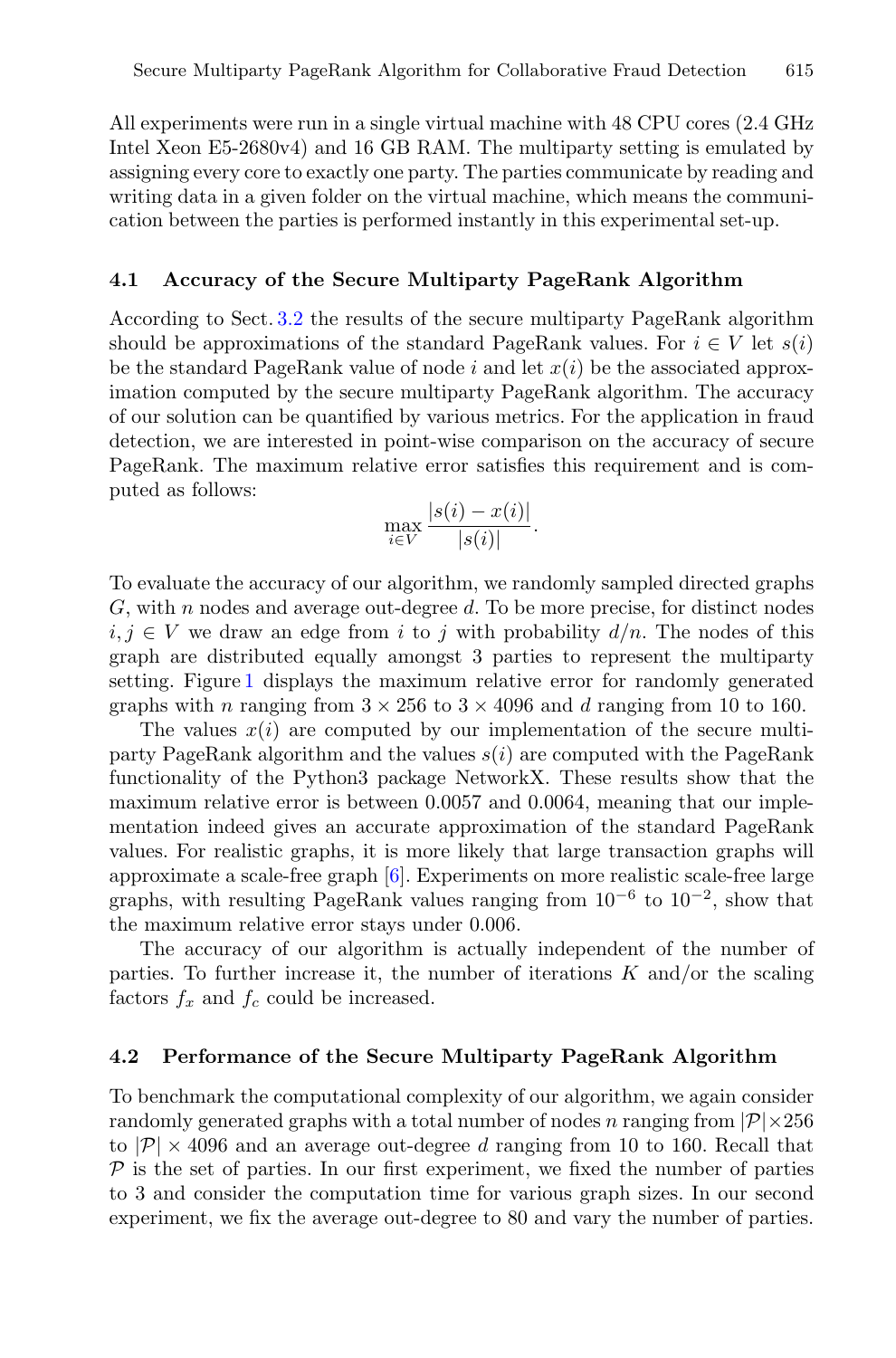<span id="page-11-0"></span>

**Fig. 1.** Maximum relative error with increasing number of nodes and edges.

Note that the final step of our protocol, the decryption, is executed collaboratively, and therefore the computation times for each party are approximately equal. For this reason, only the computation time for party 1 is considered.

**Graph Size.** Figure [2](#page-11-1) shows the results of our first experiment, in which the number of parties is fixed at 3 and each party runs their part of the protocol on a single core of the virtual machine. The computation time of the algorithm scales linearly in the number of nodes and in the average out-degree.



**Fig. 2.** Computation time for increasing numbers of nodes and edges.

<span id="page-11-2"></span><span id="page-11-1"></span>**Fig. 3.** Computation time for increasing numbers of parties.

**Number of Parties.** Figure [3](#page-11-2) shows the results of our second experiment, in which the average out-degree is fixed to 80 and the number of parties is varied between 1 and 4. In the setting of our instantiations, each party is assigned the same number of nodes. Hence, the size of the total graph increases with the number of parties. The results show that increasing the number of parties only has a minor effect on the computational complexity of the protocol.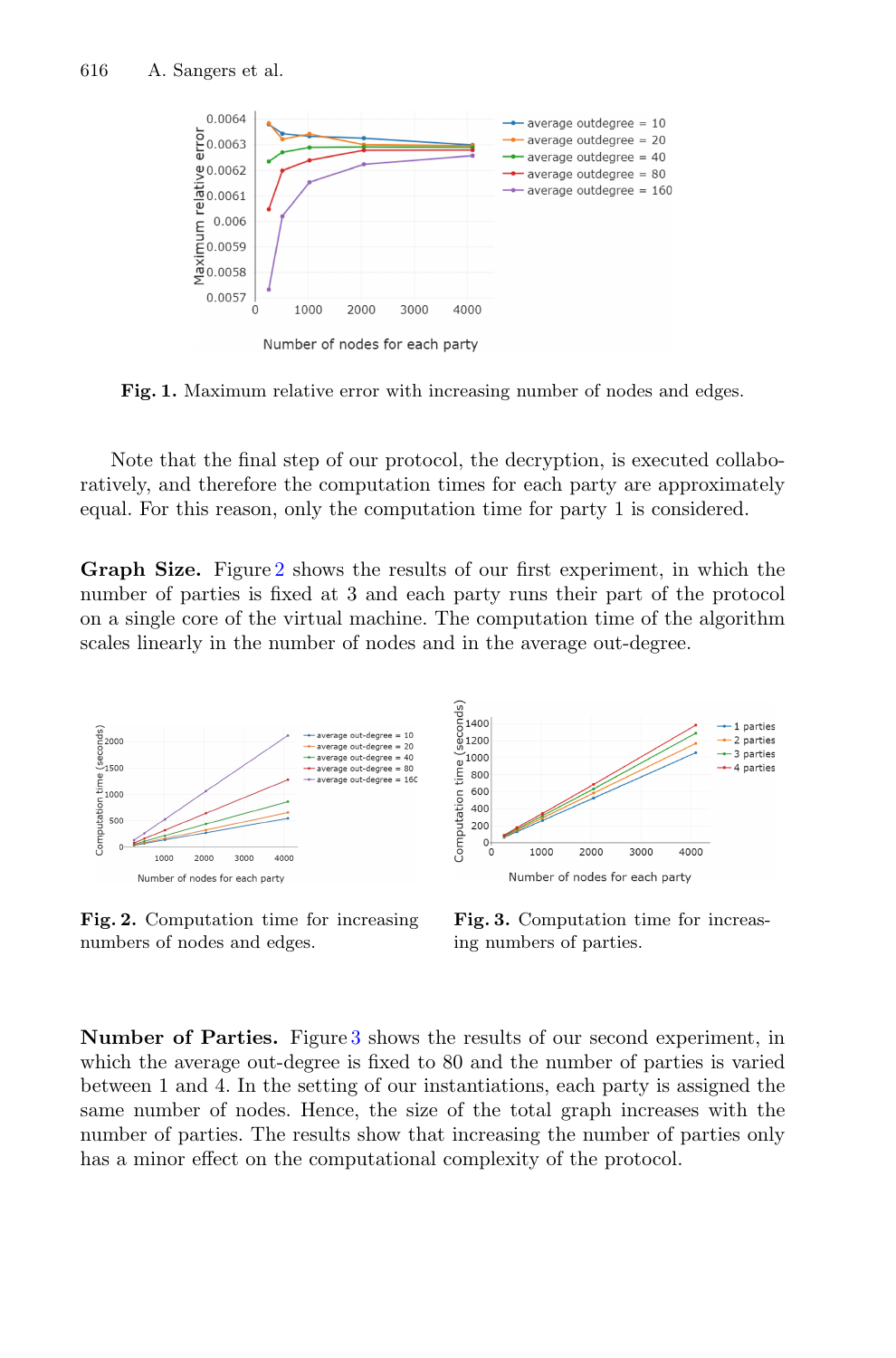#### **4.3 Parallelization**

The secure multiparty PageRank algorithm is well-suited for distributed computing, an effect that we already observed when varying the number of parties. In our third experiment, the number of parties is fixed to 3 and each party owns 4096 nodes of a randomly-generated graph with an average out-degree of 80. Figure [4](#page-12-0) shows the computation time of our algorithm when increasing the number of CPU cores per party. For this relatively small graph, a speed-up of factor 3.4 can be achieved by using 12 cores per party (instead of 1). By inspecting our algorithm, it is easily seen that larger graphs will benefit even more from distributing the computations over several CPU cores. Note that the upload respectively download communication times are excluded from this experiment (using 1 machine), but are expected to be within 5 respectively 9 s based on Table [1.](#page-13-0)



<span id="page-12-0"></span>**Fig. 4.** Computation time for increasing numbers of cores.

#### **4.4 Communication**

The experiments of the above section were all run on a single machine, and the communication between the parties thus amounted to reading and writing data in a given folder. In real-life scenarios, the parties would be physically separated, and this data has to be communicated over some network. It is therefore important to measure the communication complexity of the protocol, both in terms of communication rounds and in terms of communicated data.

The number of communication rounds of our secure multiparty PageRank algorithm, excluding the key generation phase, equals  $K + 1$ , where K is the number of PageRank iterations. Table [1](#page-13-0) displays the number of ciphertexts that have to be communicated in our protocol, under the assumption that the graph is randomly generated with average out-degree  $d \gg |\mathcal{P}|$ . Recall that  $|\mathcal{P}|$  is the number of parties, *n* is the total number of nodes and  $n<sup>P</sup>$  is the number of nodes of party P.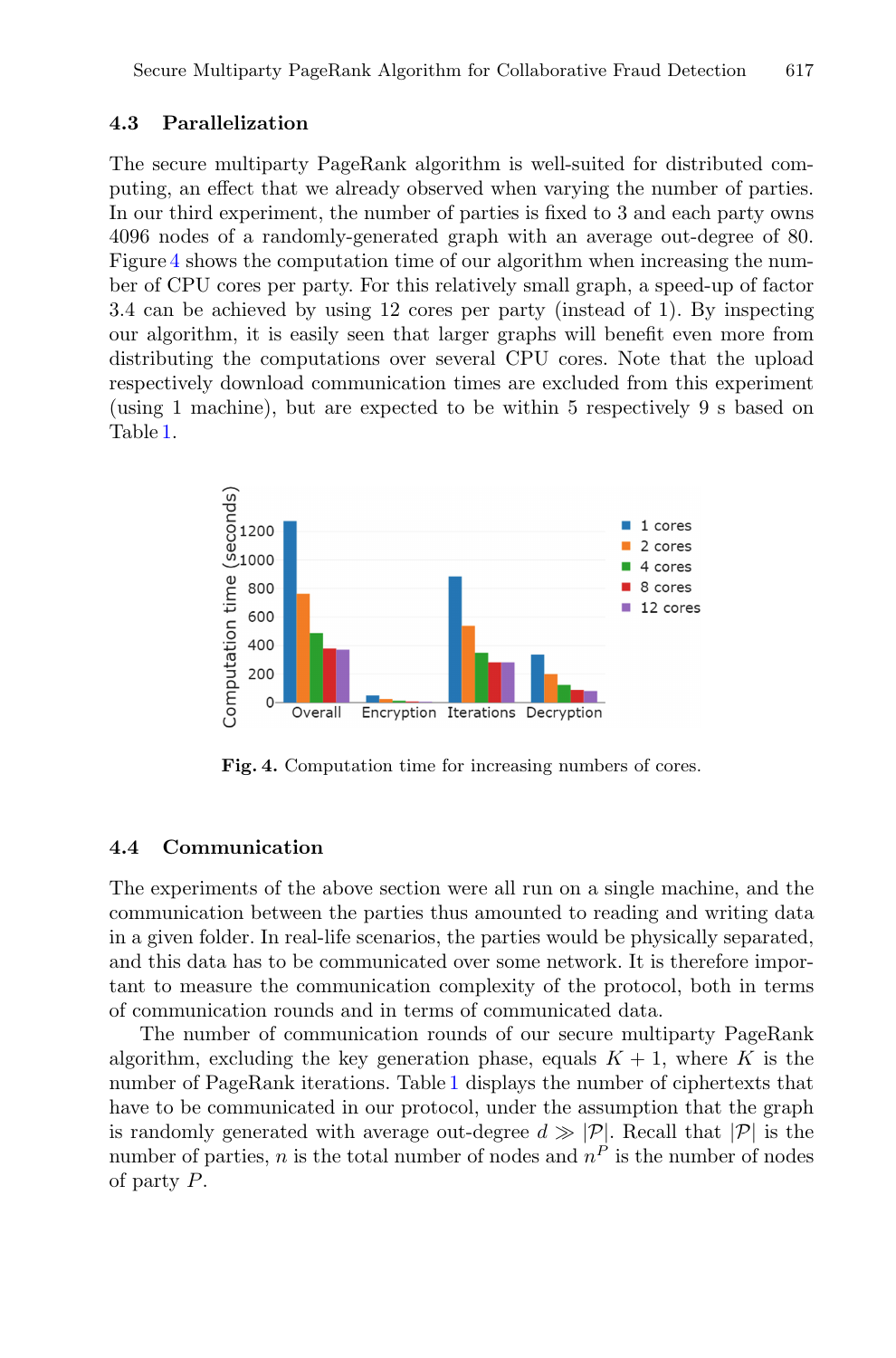| Phase                             |                  | Number of uploaded   Number of downloaded |
|-----------------------------------|------------------|-------------------------------------------|
|                                   | cipher texts     | cipher texts                              |
| PageRank computation $K(n^P + 1)$ |                  | $K( P  + n - nP - 1)$                     |
| Decryption                        | $\boldsymbol{n}$ | $\vert n-2n^P+n^P \mathcal{P}\vert$       |

<span id="page-13-0"></span>**Table 1.** The number of cipher texts that each party P uploads and downloads during the secure multiparty PageRank algorithm.

Thus for a realistic-size 3-party setting with 10 million nodes per party and 50 PageRank iterations, Table [1](#page-13-0) amounts to 530 million and 1040 million 2048-bit cipher texts that have to be uploaded and downloaded, respectively. Assuming a bandwidth of 100 Mbit/s, this results in 2.8 h upload time and 5.5 h download time.

The communication complexity is thus significant. However, it is currently not the main bottleneck as our experiments have shown that the required computation times are even larger. For this reason, we have not focused on improving the communication complexity. A first improvement could be made by noting that parties are not required to download the encrypted PageRank contributions of the entire graph for every iteration. Alternatively, another MPC paradigm with a much smaller communication complexity, such as fully homomorphic encryption [\[13\]](#page-17-13), could be used. However, this would negatively impact the computation complexity.

#### **4.5 Realistic Transaction Graphs**

Based on experiments with scale-free graphs [\[6](#page-16-9)], it was shown that the maximum relative error of secure PageRank stays under 0.006.

The performance of our solution was evaluated on relatively small graphs, while in practice, transaction graphs contain millions of nodes. The first column of Table [2](#page-14-1) shows the expected computation time for a 3-party setting in which each party has 10 million bank accounts with 80 transaction per bank account on average. Moreover, we assume a very conservative performance gain of a factor 3.4 by distributing the computation over 12 cores instead of using a single core per party; in practice, this gain will likely be much closer to a factor 12 for large graphs.

A significant improvement can be expected by judiciously implementing the algorithm in  $C_{++}$ . In particular, 2048-bit modular multiplications have been reported to take only 3.012 ms on a Xeon X64 processor [\[7](#page-16-10)]. Modular multiplications take up a significant part of the computation time and can be accelerated up to a factor 17 compared to our Python implementation. The estimates in the second column of Table [2](#page-14-1) show such an implementation would enable a running time of less than 1 day for a large-scale graph as described above.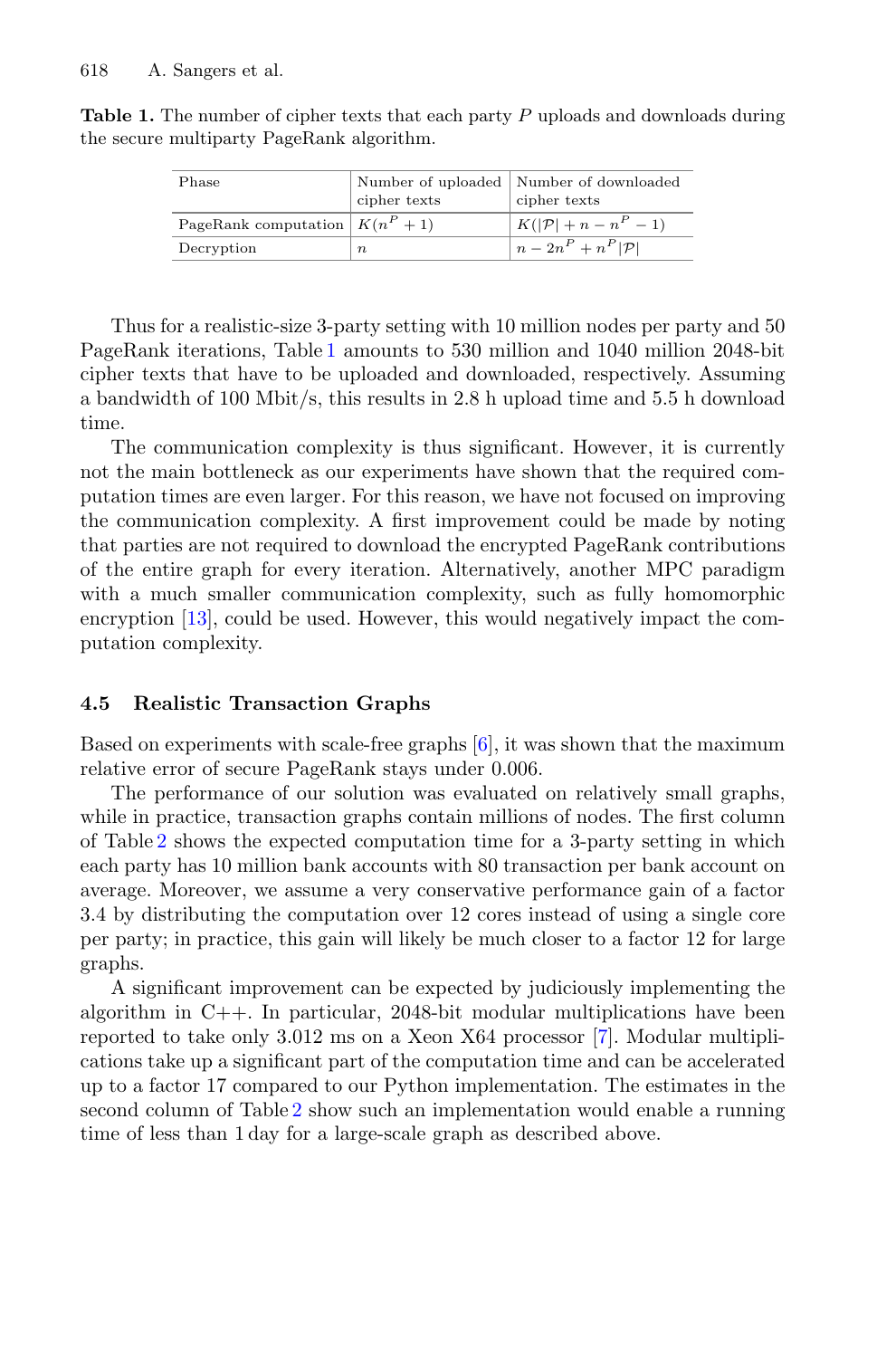|                           | Python<br>implementation | $C++$<br>implementation |
|---------------------------|--------------------------|-------------------------|
| Computation time (days)   | 10.62                    | $\sim 0.62$             |
| Communication time (days) | 0.35                     | 0.35                    |
| Total time (days)         | 10.97                    | $\sim 0.97$             |

<span id="page-14-1"></span>**Table 2.** The estimated runtime for the application of the secure multiparty PageRank algorithm to a graph with 30 million nodes and average out-degree 80 in the 3-party setting.

# <span id="page-14-0"></span>**5 Conclusions and Future Research**

Existing techniques for fraud detection would highly benefit from collaboration between financial institutes. However, the exchange of relevant information is often limited, or not even possible, due to privacy restrictions or commercial confidentiality. This paper illustrated that secure multiparty computation can help tackle this challenge.

It was previously shown that fraud detection techniques can be improved by taking into account features, such as PageRank values, derived from transaction graphs [\[20\]](#page-17-7). Transaction graphs of multiple financial institutes are coupled through interbank transactions and analyzing a combined transaction graph leads to a more complete picture and, possibly, to more effective fraud detection.

An innovative solution has been described for multiple financial institutes to securely and collaboratively compute the PageRank values of a combined transaction graph without revealing private and/or confidential information to each other or to any other party. Each financial institute learns the PageRank values of its own bank accounts that are derived from the joint network. To achieve the desired security properties an additively homomorphic encryption scheme has been used.

The feasibility of this secure multiparty PageRank algorithm has been shown by implementing it in Python and applying it successfully on randomly generated test networks while simulating up to four different parties. Furthermore, the results show that the secure multiparty PageRank algorithm is scalable and can handle transaction graphs of realistic size in reasonable time, while remaining sufficiently accurate. In particular, this allows financial institutes to update PageRank scores at reasonable intervals, e.g. over a month, and use these as features for their own fraud detection methods.

Planned future work includes developing, in contrast to the current passively secure protocol, an actively secure solution. In addition, other homomorphic encryption schemes, in particular ones that can withstand the attack of a quantum computer, will be considered.

Moreover, our MPC solution is tailor made to evaluate the PageRank algorithm securely as it specifically utilizes the linearity of this algorithm. However, this linearity applies to many other algorithms and an analysis of the broader applicability of this MPC approach would be of interest. In particular since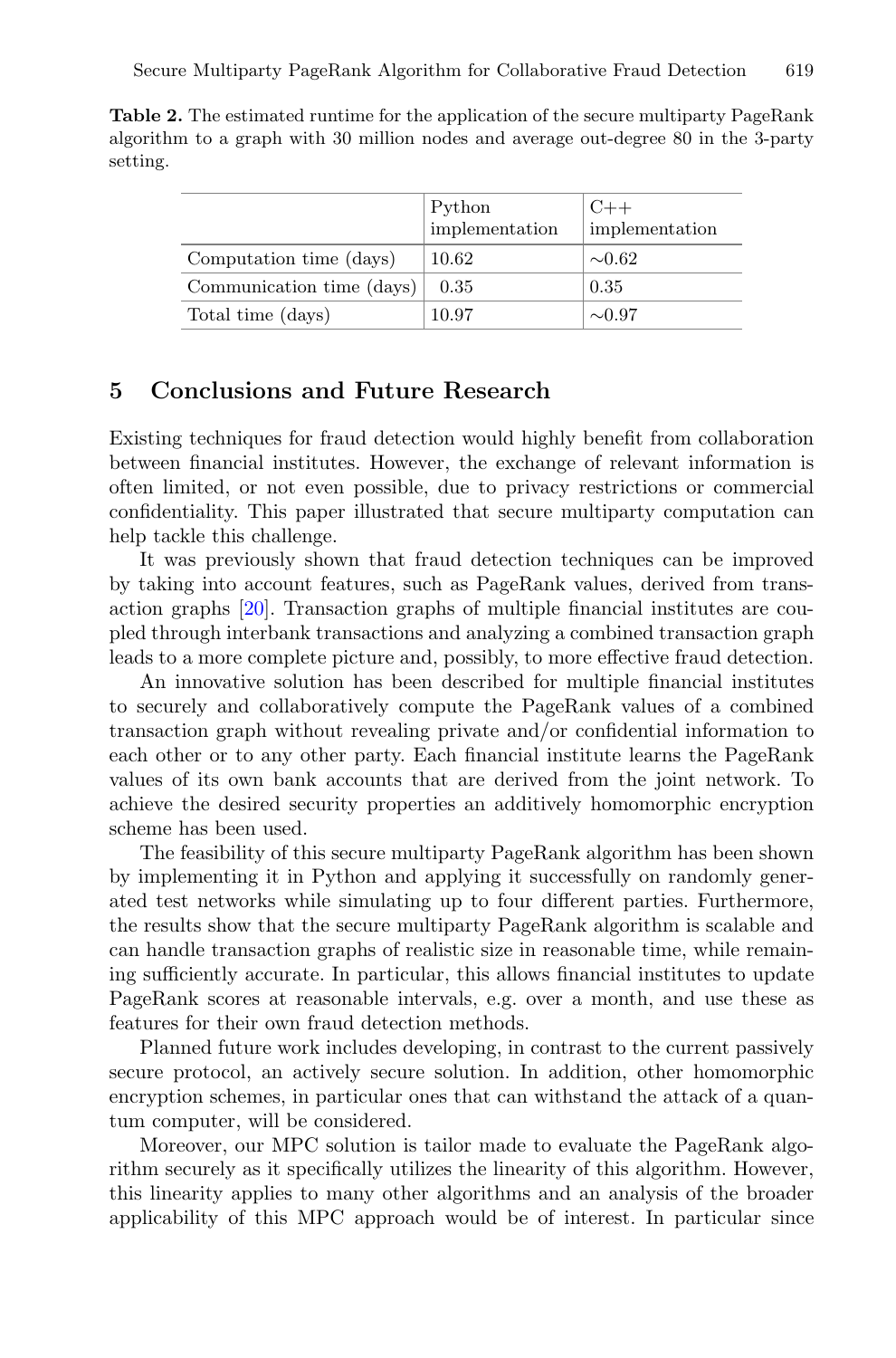PageRank is only one of many graph-based features that may be extracted from transaction graphs as input for fraud detection methods. In addition, there are other application domains in the financial sector that could benefit from the secure analysis of transaction graphs, such as commercial banking and antimoney laundering. Further important future work is testing the algorithm on actual combined transaction graphs and analyzing its effect on the resulting PageRank values and its effectiveness in improving fraud detection.

In conclusion, the feasibility of securely analyzing features of a large-scale network that is distributed over multiple parties has been demonstrated, thus paving the way for several collaboration initiatives that were previously not possible.

**Acknowledgments.** The research activities that have led to this paper were funded by the Shared Research Program Cyber Security; a research collaboration between TNO, ABN AMRO, Rabobank, ING, Achmea and Volksbank. The authors would also like to thank Gabriele Spini for his valuable feedback and his help in improving the paper.

# <span id="page-15-1"></span>**A Parameters**

The following public and private parameters are considered in the secure PageRank algorithm, Algorithm [1.](#page-8-0)

| Parameter        | Description                                                      |
|------------------|------------------------------------------------------------------|
| $\mathcal{P}$    | Set of parties                                                   |
| $\boldsymbol{n}$ | Number of nodes                                                  |
| N                | RSA modulus                                                      |
| К                | Number of PageRank iterations                                    |
| $\boldsymbol{p}$ | PageRank probability                                             |
| $f_c$            | Scaling factor for all $\frac{p}{c_i}$                           |
| $f_x$            | Scaling factor for all $x_k^i$ .                                 |
| $\phi_k$         | Integer PageRank constant of iteration $k$                       |
| $\Phi_k$         | Encrypted PageRank constant of iteration $k$                     |
| $\psi$           | Integer PageRank constant                                        |
| pk               | Public Damgård-Jurik encryption key                              |
| $z_k^i$          | Encrypted and scaled PageRank value of node $i$ at iteration $k$ |

<span id="page-15-0"></span>**Table 3.** Public parameters of the secure multiparty PageRank algorithm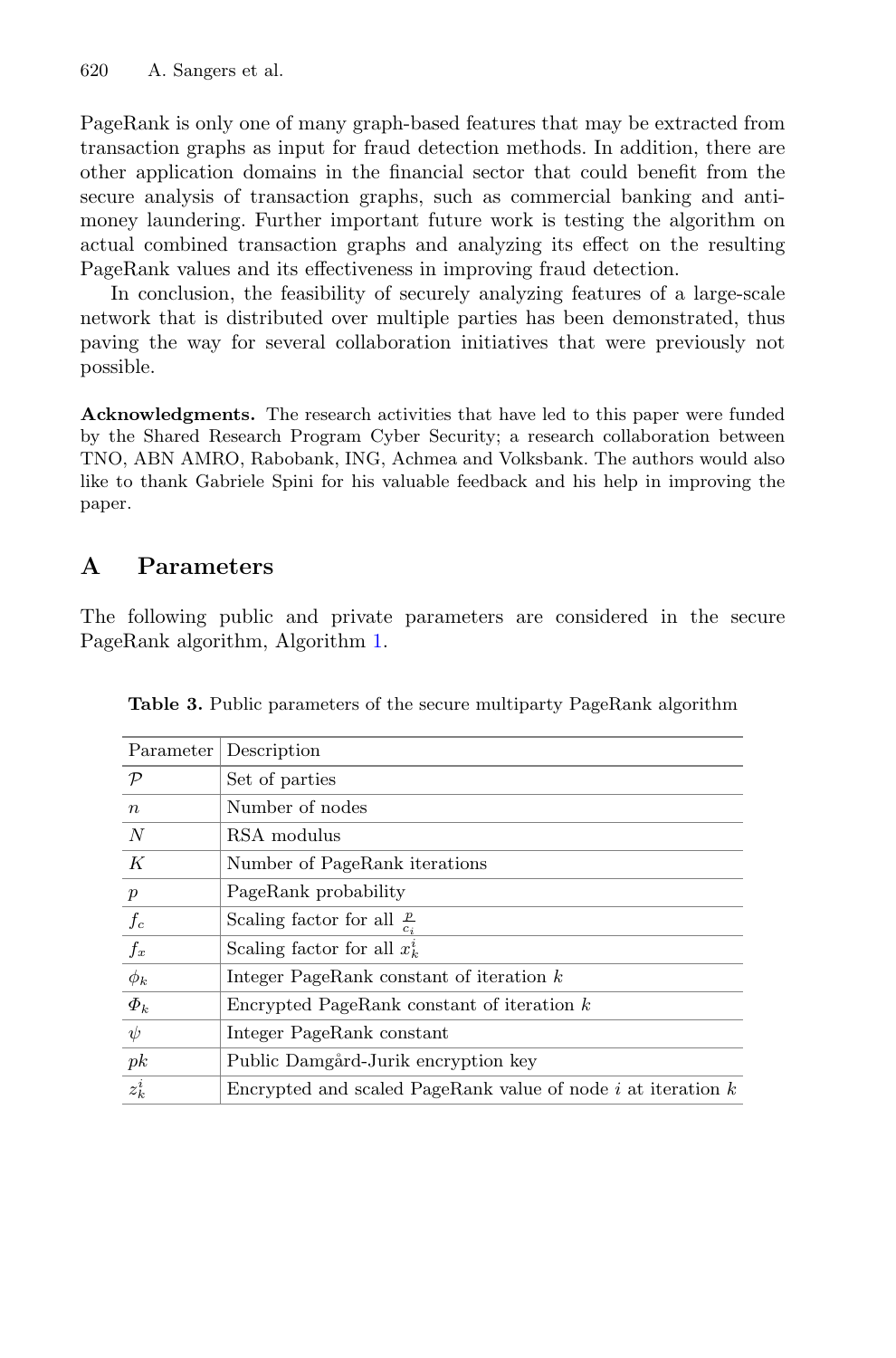|        | Parameter   Description                          |
|--------|--------------------------------------------------|
| $V^P$  | Set of all nodes belonging to party $P$          |
| $II^P$ | Set of non-dangling nodes belonging to party $P$ |
| $D^P$  | Set of dangling nodes belonging to party $P$     |
| S(i)   | Set of incoming nodes at node $i \in V$          |
| $c_i$  | The out-degree of node $i \in V$                 |

<span id="page-16-7"></span>**Table 4.** Private parameters of the secure multiparty PageRank algorithm

# **References**

- <span id="page-16-6"></span>1. Aly, A., Cuvelier, E., Mawet, S., Pereira, O., Van Vyve, M.: Securely solving simple combinatorial graph problems. In: Sadeghi, A.-R. (ed.) FC 2013. LNCS, vol. 7859, pp. 239–257. Springer, Heidelberg (2013). [https://doi.org/10.1007/978-](https://doi.org/10.1007/978-3-642-39884-1_21) [3-642-39884-1](https://doi.org/10.1007/978-3-642-39884-1_21) 21
- <span id="page-16-8"></span>2. Barker, E., Barker, W., Burr, W., Polk, W., Smid, M., Zieglar, L.: Recommendation for key management - part 1: General (revision 4). National Institute of Standards and Technology - Special Publication **800**(57), 1–156 (2015)
- <span id="page-16-0"></span>3. Ben-Or, M., Goldwasser, S., Wigderson, A.: Completeness theorems for noncryptographic fault-tolerant distributed computation (extended abstract). In: Simon, J. (ed.) Proceedings of the 20th Annual ACM Symposium on Theory of Computing, 2–4 May 1988, Chicago, Illinois, USA, pp. 1–10. ACM (1988). [https://](https://doi.org/10.1145/62212.62213) [doi.org/10.1145/62212.62213](https://doi.org/10.1145/62212.62213)
- <span id="page-16-2"></span>4. Bogdanov, D., Laur, S., Willemson, J.: Sharemind: a framework for fast privacypreserving computations. In: Jajodia, S., Lopez, J. (eds.) ESORICS 2008. LNCS, vol. 5283, pp. 192–206. Springer, Heidelberg (2008). [https://doi.org/10.1007/978-](https://doi.org/10.1007/978-3-540-88313-5_13) [3-540-88313-5](https://doi.org/10.1007/978-3-540-88313-5_13) 13
- <span id="page-16-3"></span>5. Bogetoft, P., et al.: Secure multiparty computation goes live. In: Dingledine, R., Golle, P. (eds.) FC 2009. LNCS, vol. 5628, pp. 325–343. Springer, Heidelberg (2009). [https://doi.org/10.1007/978-3-642-03549-4](https://doi.org/10.1007/978-3-642-03549-4_20) 20
- <span id="page-16-9"></span>6. Bollob´as, B., Borgs, C., Chayes, J., Riordan, O.: Directed scale-free graphs. In: Proceedings of the Fourteenth Annual ACM-SIAM Symposium on Discrete Algorithms, SODA 2003, Society for Industrial and Applied Mathematics, Philadelphia, PA, USA, pp. 132–139 (2003). <http://dl.acm.org/citation.cfm?id=644108.644133>
- <span id="page-16-10"></span>7. Bos, J.W., Montgomery, P.L., Shumow, D., Zaverucha, G.M.: Montgomery multiplication using vector instructions. IACR Cryptology ePrint Archive, vol. 2013, p. 519 (2013). <http://eprint.iacr.org/2013/519>
- <span id="page-16-5"></span>8. Brickell, J., Shmatikov, V.: Privacy-preserving graph algorithms in the semihonest model. In: Roy, B. (ed.) ASIACRYPT 2005. LNCS, vol. 3788, pp. 236–252. Springer, Heidelberg (2005). [https://doi.org/10.1007/11593447](https://doi.org/10.1007/11593447_13) 13
- <span id="page-16-1"></span>9. Chaum, D., Crépeau, C., Damgård, I.: Multiparty unconditionally secure protocols (extended abstract). In: Simon, J. (ed.) Proceedings of the 20th Annual ACM Symposium on Theory of Computing, 2–4 May 1988, Chicago, Illinois, USA, pp. 11–19. ACM (1988). <https://doi.org/10.1145/62212.62214>
- <span id="page-16-4"></span>10. Damgård, I., Damgård, K., Nielsen, K., Nordholt, P.S., Toft, T.: Confidential benchmarking based on multiparty computation. In: Grossklags, J., Preneel, B. (eds.) FC 2016. LNCS, vol. 9603, pp. 169–187. Springer, Heidelberg (2017). [https://](https://doi.org/10.1007/978-3-662-54970-4_10) [doi.org/10.1007/978-3-662-54970-4](https://doi.org/10.1007/978-3-662-54970-4_10) 10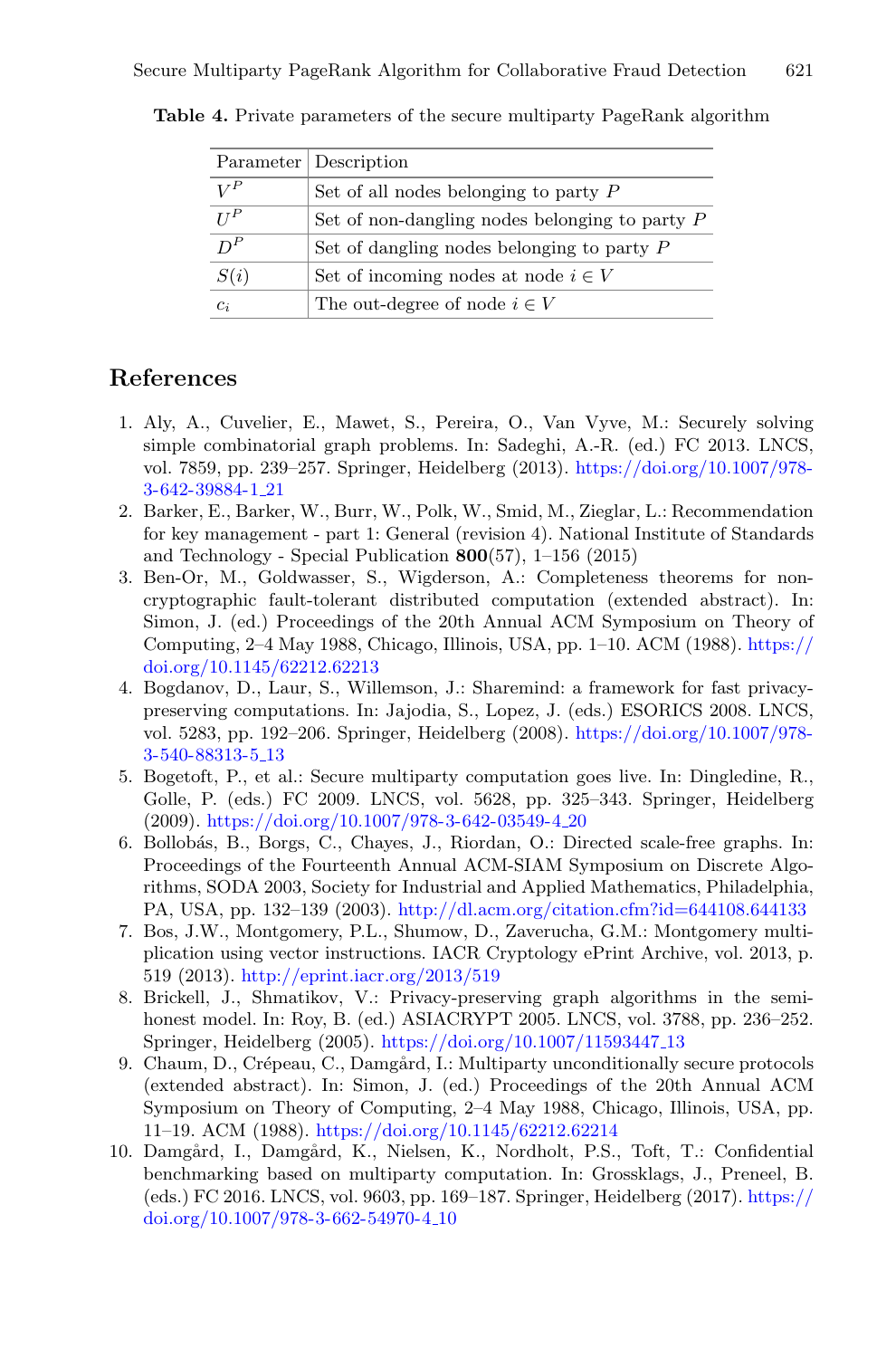- <span id="page-17-10"></span>11. Damgård, I., Jurik, M.: A generalisation, a simplification and some applications of Paillier's probabilistic public-key system. In: Kim, K. (ed.) PKC 2001. LNCS, vol. 1992, pp. 119–136. Springer, Heidelberg (2001). [https://doi.org/10.1007/3-](https://doi.org/10.1007/3-540-44586-2_9) [540-44586-2](https://doi.org/10.1007/3-540-44586-2_9) 9
- <span id="page-17-1"></span>12. Damgård, I., Pastro, V., Smart, N.P., Zakarias, S.: Multiparty computation from somewhat homomorphic encryption. In: Proceedings of Advances in Cryptology - CRYPTO 2012 - 32nd Annual Cryptology Conference, Santa Barbara, CA, USA, 19–23 August 2012, pp. 643–662 (2012). [https://doi.org/10.1007/978-3-642-32009-](https://doi.org/10.1007/978-3-642-32009-5_38) 5 [38](https://doi.org/10.1007/978-3-642-32009-5_38)
- <span id="page-17-13"></span>13. Gentry, C.: Fully homomorphic encryption using ideal lattices. In: Mitzenmacher, M. (ed.) Proceedings of the 41st Annual ACM Symposium on Theory of Computing, STOC 2009, Bethesda, MD, USA, 31 May – 2 June 2009, pp. 169–178. ACM (2009). <https://doi.org/10.1145/1536414.1536440>
- <span id="page-17-0"></span>14. Goldreich, O., Micali, S., Wigderson, A.: How to play any mental game or a completeness theorem for protocols with honest majority. In: Proceedings of the 19th Annual ACM Symposium on Theory of Computing 1987, New York, USA, pp. 218–229 (1987). <https://doi.org/10.1145/28395.28420>
- <span id="page-17-9"></span>15. Haveliwala, T., Kamvar, S.: The second eigenvalue of the google matrix. Tech. rep. 2003–20, Stanford InfoLab (2003). <http://ilpubs.stanford.edu:8090/582/>
- <span id="page-17-12"></span>16. Hazay, C., Mikkelsen, G.L., Rabin, T., Toft, T.: Efficient RSA key generation and threshold Paillier in the two-party setting. In: Dunkelman, O. (ed.) CT-RSA 2012. LNCS, vol. 7178, pp. 313–331. Springer, Heidelberg (2012). [https://doi.org/10.](https://doi.org/10.1007/978-3-642-27954-6_20) [1007/978-3-642-27954-6](https://doi.org/10.1007/978-3-642-27954-6_20) 20
- <span id="page-17-2"></span>17. Henecka, W., Kögl, S., Sadeghi, A., Schneider, T., Wehrenberg, I.: TASTY: tool for automating secure two-party computations. In: Al-Shaer, E., Keromytis, A.D., Shmatikov, V. (eds.) Proceedings of the 17th ACM Conference on Computer and Communications Security, CCS 2010, Chicago, Illinois, USA, 4–8 October 2010, pp. 451–462. ACM (2010). <https://doi.org/10.1145/1866307.1866358>
- <span id="page-17-8"></span>18. Ipsen, I.C.F., Selee, T.M.: Pagerank computation, with special attention to dangling nodes. SIAM J. Matrix Anal. Appl. **29**(4), 1281–1296 (2007). [https://doi.](https://doi.org/10.1137/060664331) [org/10.1137/060664331](https://doi.org/10.1137/060664331)
- <span id="page-17-3"></span>19. Malkhi, D., Nisan, N., Pinkas, B., Sella, Y.: Fairplay - secure two-party computation system. In: Blaze, M. (ed.) Proceedings of the 13th USENIX Security Symposium, 9–13 August 2004, San Diego, CA, USA, pp. 287–302. USENIX (2004). <http://www.usenix.org/publications/library/proceedings/sec04/tech/malkhi.html>
- <span id="page-17-7"></span>20. Molloy, I., et al.: Graph analytics for real-time scoring of cross-channel transactional fraud. In: Grossklags, J., Preneel, B. (eds.) FC 2016. LNCS, vol. 9603, pp. 22–40. Springer, Heidelberg (2017). [https://doi.org/10.1007/978-3-662-54970-4](https://doi.org/10.1007/978-3-662-54970-4_2) 2
- <span id="page-17-6"></span>21. Nayak, K., Wang, X.S., Ioannidis, S., Weinsberg, U., Taft, N., Shi, E.: GraphSC: parallel secure computation made easy. In: 2015 IEEE Symposium on Security and Privacy (SP), pp. 377–394. IEEE (2015)
- <span id="page-17-4"></span>22. Nielsen, J.B., Nordholt, P.S., Orlandi, C., Burra, S.S.: A new approach to practical active-secure two-party computation. In: Safavi-Naini, R., Canetti, R. (eds.) CRYPTO 2012. LNCS, vol. 7417, pp. 681–700. Springer, Heidelberg (2012). [https://doi.org/10.1007/978-3-642-32009-5](https://doi.org/10.1007/978-3-642-32009-5_40) 40
- <span id="page-17-11"></span>23. Paillier, P.: Public-key cryptosystems based on composite degree residuosity classes. In: Stern, J. (ed.) EUROCRYPT 1999. LNCS, vol. 1592, pp. 223–238. Springer, Heidelberg (1999). [https://doi.org/10.1007/3-540-48910-X](https://doi.org/10.1007/3-540-48910-X_16) 16
- <span id="page-17-5"></span>24. Partisia: Secure order matching (2018). [https://partisia.com/order-matching/.](https://partisia.com/order-matching/) Accessed 31 July 2018